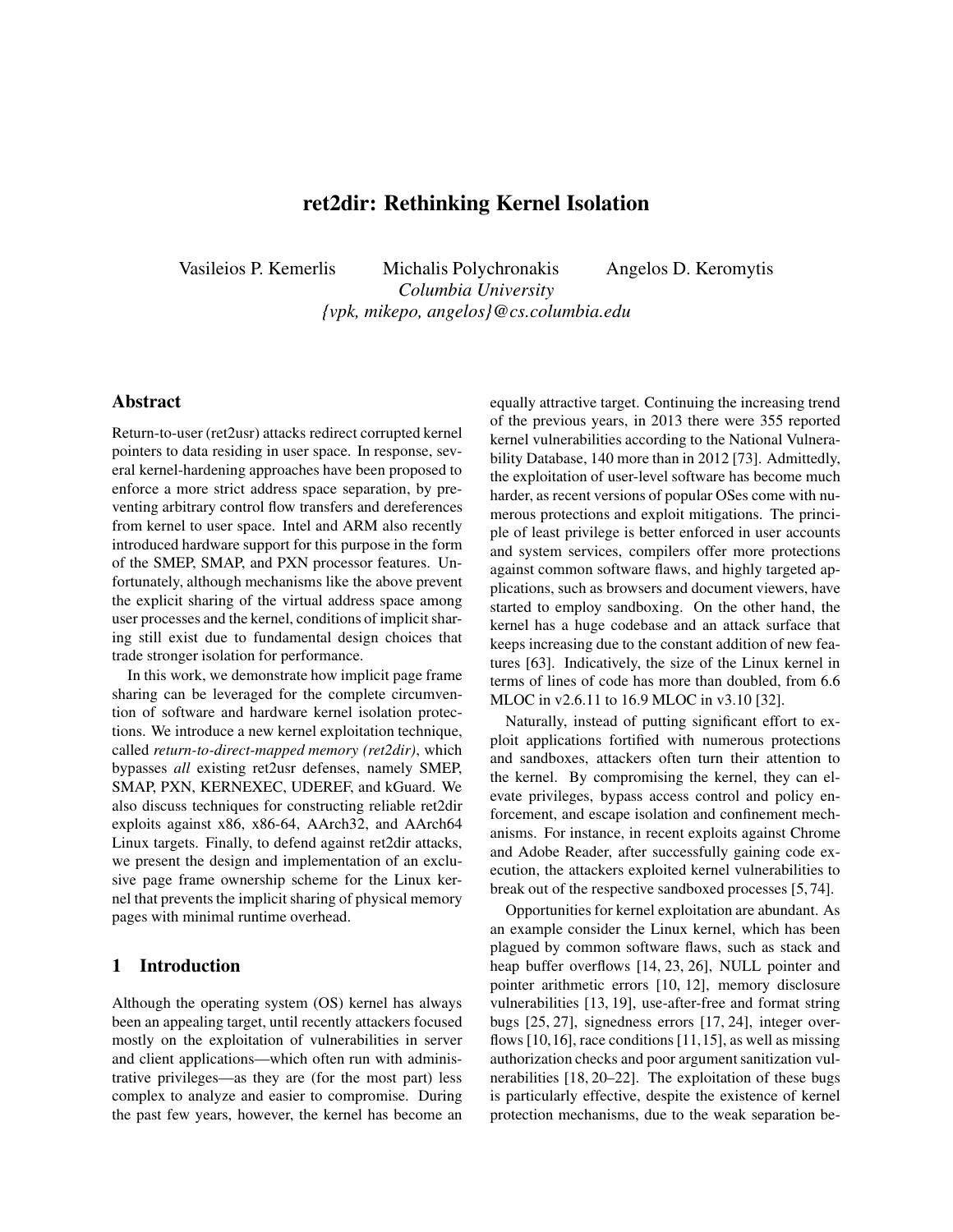tween user and kernel space. Although user programs cannot access directly kernel code or data, the opposite is not true, as the kernel is mapped into the address space of each process for performance reasons. This design allows an attacker with non-root access to execute code in privileged mode, or tamper-with critical kernel data structures, by exploiting a kernel vulnerability and redirecting the control or data flow of the kernel to code or data in user space. Attacks of this kind, known as *returnto-user (ret2usr)* [\[57\]](#page-15-3), affect all major OSes, including Windows and Linux, and are applicable in x86/x86-64, ARM, and other popular architectures.

In response to ret2usr attacks, several protections have been developed to enforce strict address space separation, such as PaX's KERNEXEC and UDEREF [\[77\]](#page-15-4) and kGuard [\[57\]](#page-15-3). Having realized the importance of the problem, Intel introduced Supervisor Mode Execute Protection (SMEP) [\[46\]](#page-14-19) and Supervisor Mode Access Prevention (SMAP) [\[54\]](#page-15-5), two processor features that, when enabled, prevent the execution (or access) of *arbitrary* user code (or data) by the kernel. ARM has also introduced Privileged Execute-Never (PXN) [\[4\]](#page-14-20), a feature equivalent to SMEP. These features offer similar guarantees to software protections with negligible runtime overhead.

Although the above mechanisms prevent the explicit sharing of the virtual address space among user processes and the kernel, conditions of *implicit* data sharing still exist. Fundamental OS components, such as physical memory mappings, I/O buffers, and the page cache, can still allow user processes to influence what data is accessible by the kernel. In this paper, we study the above problem in Linux, and expose design decisions that trade stronger isolation for performance. Specifically, we present a new kernel exploitation technique, called *return-to-direct-mapped memory (ret2dir)*, which relies on inherent properties of the memory management subsystem to bypass existing ret2usr protections. This is achieved by leveraging a kernel region that directly maps part or all of a system's physical memory, enabling attackers to essentially "mirror" user-space data within the kernel address space.

The task of mounting a ret2dir attack is complicated due to the different kernel layouts and memory management characteristics of different architectures, the partial mapping of physical memory in 32-bit systems, and the unknown location of the "mirrored" user-space data within the kernel. We present in detail different techniques for overcoming each of these challenges and constructing reliable ret2dir exploits against hardened x86, x86-64, AArch32, and AArch64 Linux targets.

To mitigate the effects of ret2dir attacks, we present the design and implementation of an exclusive page frame ownership scheme for the Linux kernel, which prevents the implicit sharing of physical memory among user processes and the kernel. The results of our evaluation show that the proposed defense offers effective protection with minimal  $(< 3\%)$  runtime overhead.

The main contributions of this paper are the following:

- 1. We expose a fundamental design weakness in the memory management subsystem of Linux by introducing the concept of *ret2dir* attacks. Our exploitation technique bypasses all existing ret2usr protections (SMEP, SMAP, PXN, KERNEXEC, UD-EREF, kGuard) by taking advantage of the kernel's direct-mapped physical memory region.
- 2. We introduce a detailed methodology for mounting reliable ret2dir attacks against x86, x86-64, AArch32, and AArch64 Linux systems, along with two techniques for forcing user-space exploit payloads to "emerge" within the kernel's direct-mapped RAM area and accurately pinpointing their location.
- 3. We experimentally evaluate the effectiveness of ret2dir attacks using a set of nine (eight real-world and one artificial) exploits against different Linux kernel configurations and protection mechanisms. In all cases, our transformed exploits bypass successfully the deployed ret2usr protections.
- 4. We present the design, implementation, and evaluation of an exclusive page frame ownership scheme for the Linux kernel, which mitigates ret2dir attacks with negligible (in most cases) runtime overhead.

#### 2 Background and Related Work

#### 2.1 Virtual Memory Organization in Linux

Designs for safely combining different protection domains range from putting the kernel and user processes into a single address space and establishing boundaries using software isolation [\[52\]](#page-15-6), to confining user process and kernel components into separate, hardware-enforced address spaces [\[2,](#page-14-21) [50,](#page-14-22) [66\]](#page-15-7). Linux and Linux-based OSes (Android [\[47\]](#page-14-23), Firefox OS [\[72\]](#page-15-8), Chrome OS [\[48\]](#page-14-24)) adopt a more coarse-grained variant of the latter approach, by dividing the virtual address space into *kernel* and *user* space. In the x86 and 32-bit ARM (AArch32) architectures, the Linux kernel is typically mapped to the upper 1GB of the virtual address space, a split also known as "3G/[1](#page-1-0)G"  $[28]$ .<sup>1</sup> In x86-64 and 64-bit ARM (AArch64) the kernel is located in the upper *canonical half* [\[60,](#page-15-9) [69\]](#page-15-10).

This design minimizes the overhead of crossing protection domains, and facilitates fast user-kernel interactions. When servicing a system call or handling an ex-

<span id="page-1-0"></span><sup>1</sup>Linux also supports 2G/2G and 1G/3G splits. A patch for a 4G/4G split in x86 [\[53\]](#page-15-11) exists, but was never included in the mainline kernel for performance reasons, as it requires a TLB flush per system call.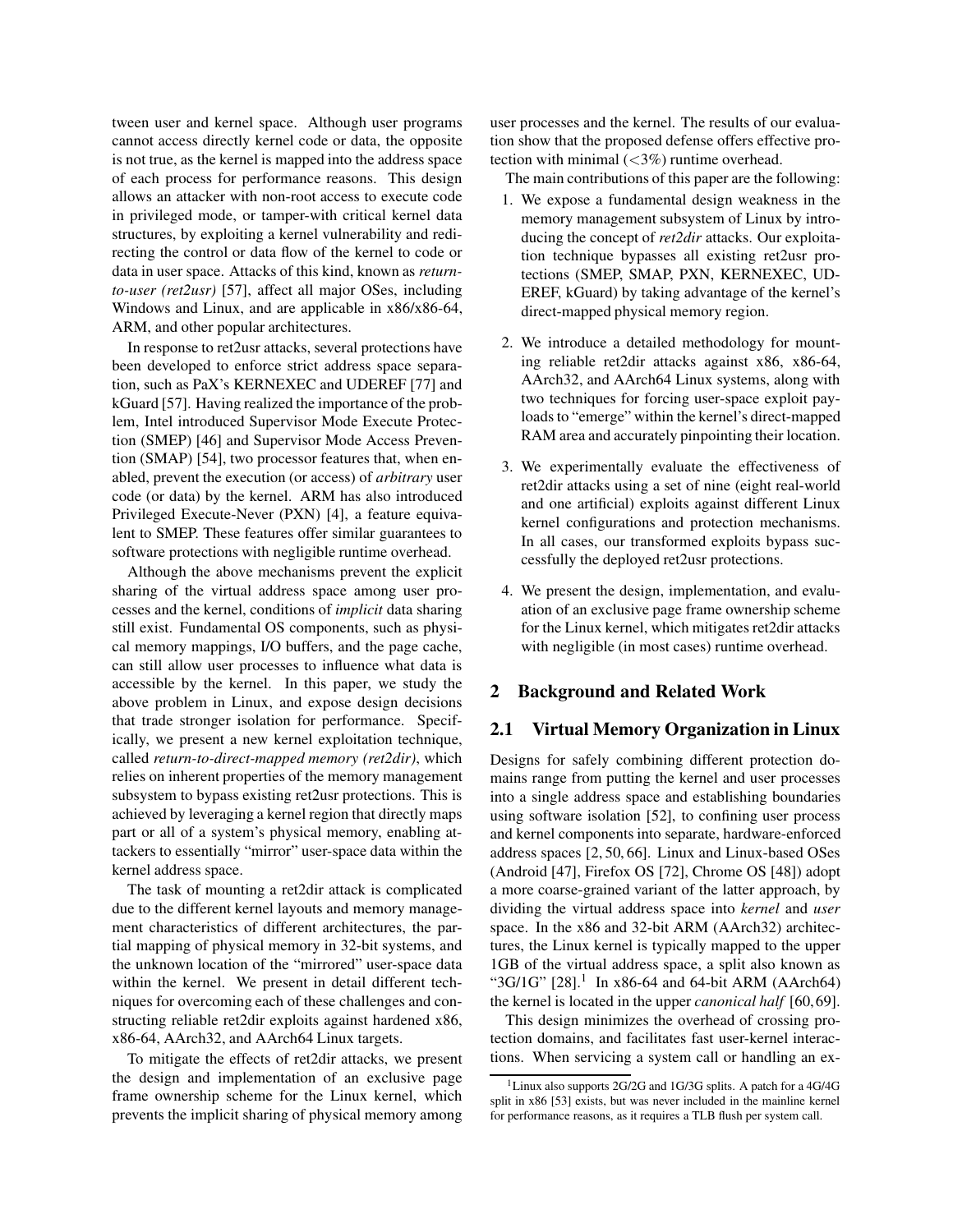ception, the kernel is running within the *context* of a preempted process. Hence, flushing the TLB is not necessary [\[53\]](#page-15-11), while the kernel can access user space *directly* to read user data or write the result of a system call.

#### <span id="page-2-2"></span>2.2 Return-to-user (ret2usr) Exploits

Although kernel code and user software have both been plagued by common types of vulnerabilities [\[9\]](#page-14-26), the execution model imposed by the shared virtual memory layout between the kernel and user processes makes kernel exploitation noticeably different. The shared address space provides a unique vantage point to local attackers, as it allows them to control—both in terms of permissions and contents—part of the address space that is accessible by the kernel [\[91\]](#page-15-12). Simply put, attackers can easily execute shellcode with kernel rights by hijacking a privileged execution path and redirecting it to user space.

Attacks of this kind, known as return-to-user (ret2usr), have been the de facto kernel exploitation technique (also in non-Linux OSes [\[88\]](#page-15-13)) for more than a decade [\[36\]](#page-14-27). In a ret2usr attack, kernel data is overwritten with user space addresses, typically after the exploitation of memory corruption bugs in kernel code [\[81\]](#page-15-14), as illustrated in Figure [1.](#page-2-0) Attackers primarily aim for control data, such as return addresses [\[86\]](#page-15-15), dispatch tables [\[36,](#page-14-27) [44\]](#page-14-28), and function pointers [\[40,](#page-14-29) [42,](#page-14-30) [43,](#page-14-31) [45\]](#page-14-32), as they directly facilitate arbitrary code execution [\[89\]](#page-15-16). Pointers to critical data structures stored in the kernel's heap [\[38\]](#page-14-33) or the global data section [\[44\]](#page-14-28) are also common targets, as they allow attackers to tamper with critical data contained in these structures by mapping fake copies in user space [\[38,](#page-14-33) [39,](#page-14-34) [41\]](#page-14-35). Note that the targeted data structures typically contain function pointers or data that affect the control flow of the kernel, so as to diverge execution to arbitrary points. The end effect of all ret2usr attacks is that *the control or data flow of the kernel is hijacked and redirected to user space code or data* [\[57\]](#page-15-3).

Most ret2usr exploits use a multi-stage shellcode, with a first stage that lies in user space and "glues" together kernel functions (i.e., the second stage) for performing privilege escalation or executing a rootshell. Technically, ret2usr expects the kernel to run within the context of a process controlled by the attacker for exploitation to be reliable. However, kernel bugs have also been identified and exploited in interrupt service routines [\[71\]](#page-15-17). In such cases, where the kernel is either running in *interrupt context* or in a process context beyond the attacker's control [\[37,](#page-14-36)[85\]](#page-15-18), the respective shellcode has to be injected in kernel space or be constructed using code gadgets from the kernel's text in a ROP/JOP fashion [\[8,](#page-14-37)[51,](#page-15-19)[87\]](#page-15-20). The latter approach is gaining popularity in real-world exploits, due to the increased adoption of kernel hardening techniques [\[31,](#page-14-38) [65,](#page-15-21) [68,](#page-15-22) [92,](#page-15-23) [93,](#page-15-24) [95\]](#page-15-25).



<span id="page-2-0"></span>Figure 1: Operation of ret2usr attacks. A kernel code or data pointer is hijacked and redirected to controlled code or data in user space (tampered-with data structures may further contain pointers to code). Various protection mechanisms (KERNEXEC, UDEREF, kGuard, SMEP, SMAP, PXN) prevent arbitrary control flow transfers and dereferences from kernel to user space.

#### <span id="page-2-1"></span>2.3 Protections Against ret2usr Attacks

Return-to-user attacks are yet another incarnation of the confused deputy problem [\[49\]](#page-14-39). Given the multiarchitecture [\[42,](#page-14-30) [83\]](#page-15-26) and multi-OS [\[88\]](#page-15-13) nature of the problem, several defensive mechanisms exist for it. In the remainder of this section, we discuss the ret2usr defenses available in Linux with the help of Figure [1.](#page-2-0)

PaX: KERNEXEC and UDEREF are two features of the PaX [\[77\]](#page-15-4) hardening patch set that prevent control flow transfers and dereferences from kernel to user space. In x86, KERNEXEC and UDEREF rely on memory segmentation [\[78\]](#page-15-27) to map the kernel space into a 1GB segment that returns a memory fault whenever privileged code tries to dereference pointers to, or fetch instructions from, non-kernel addresses. In x86-64, due to the lack of segmentation support, UDEREF/amd64 [\[79\]](#page-15-28) remaps user space memory into a different (shadow), non-executable area when execution enters the kernel (and restores it on exit), to prevent user-space dereferences. As the overhead of remapping memory is significant, an alternative for  $x86-64$  systems is to enable KERNEXEC/amd64 [\[80\]](#page-15-29), which has much lower overhead, but offers protection against only controlflow hijacking attacks. Recently, KERNEXEC and UD-EREF were ported to the ARM architecture [\[90\]](#page-15-30), but the patches added support for AArch32 only and rely on the deprecated MMU domains feature (discussed below).

SMEP/SMAP/PXN: Supervisor Mode Execute Protection (SMEP) [\[46\]](#page-14-19) and Supervisor Mode Access Prevention (SMAP) [\[54\]](#page-15-5) are two recent features of Intel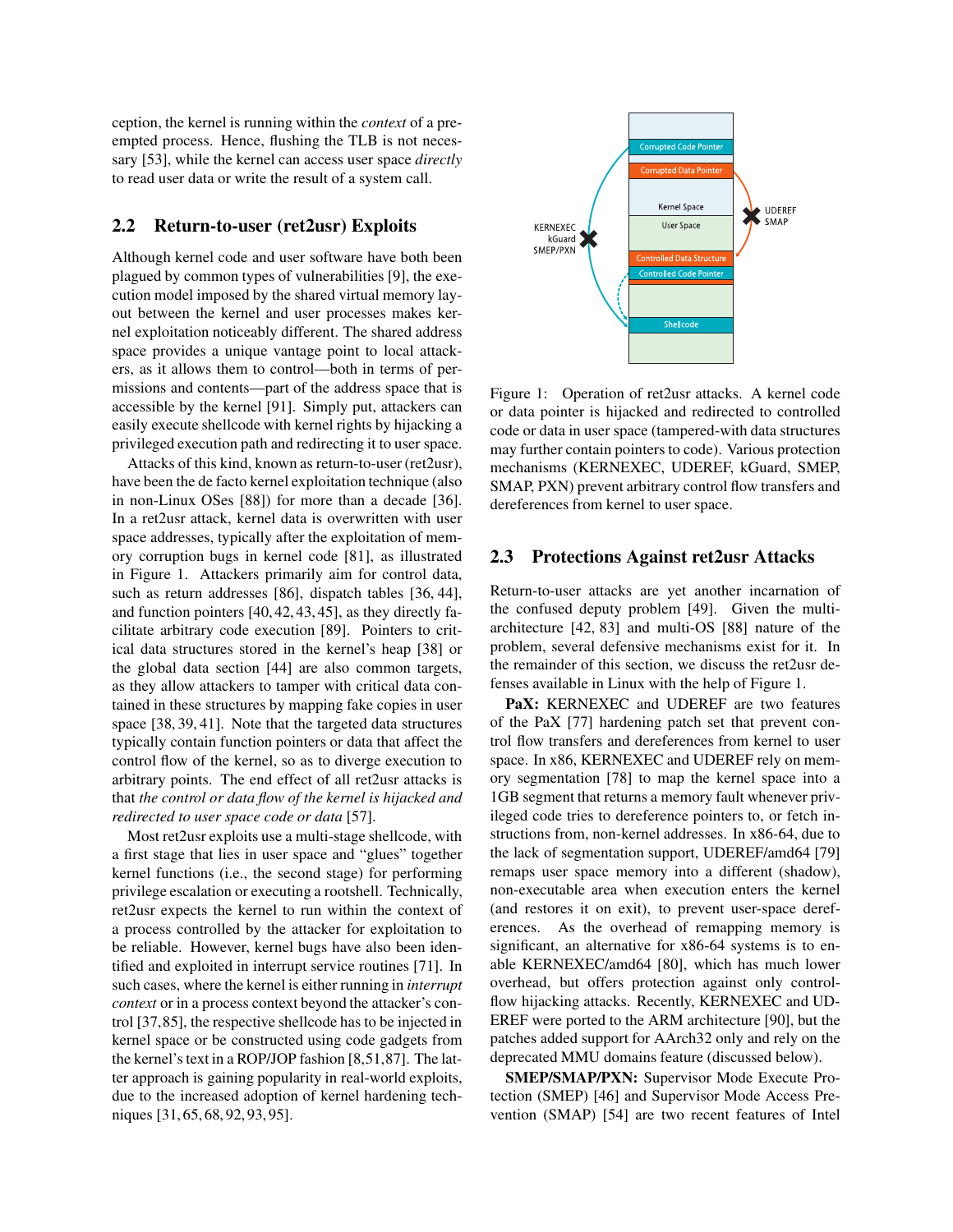processors that facilitate stronger address space separation (latest kernels support both features [\[31,](#page-14-38)[95\]](#page-15-25)). SMEP provides analogous protection to KERNEXEC, whereas SMAP operates similarly to UDEREF. Recently, ARM added support for an SMEP-equivalent feature, dubbed Privileged Execute-Never (PXN) [\[4\]](#page-14-20), but Linux uses it only on AArch64. More importantly, on AArch32, PXN requires the MMU to operate on LPAE mode (the equivalent of Intel's Physical Address Extension (PAE) mode [\[55\]](#page-15-31)), which disables MMU domains. Therefore, the use of KERNEXEC/UDEREF on AArch32 implies giving up support for PXN and large memory  $($  > 4GB).

kGuard: kGuard [\[57\]](#page-15-3) is a cross-platform compiler extension that protects the kernel from ret2usr attacks without relying on special hardware features. It enforces lightweight address space segregation by augmenting (at compile time) potentially exploitable control transfers with dynamic control-flow assertions (CFAs) that (at runtime) prevent the unconstrained transition of privileged execution paths to user space. The injected CFAs perform a small runtime check before every computed branch to verify that the target address is always located in kernel space or loaded from kernel-mapped memory. In addition, kGuard incorporates code diversification techniques for thwarting attacks against itself.

## 3 Attack Overview

Linux follows a design that trades weaker kernel-to-user segregation in favor of faster interactions between user processes and the kernel. The ret2usr protections discussed in the previous section aim to alleviate this design weakness, and fortify the isolation between kernel and user space with minimal overhead. In this work, we seek to assess the security offered by these protections and investigate whether certain performance-oriented design choices can render them ineffective. Our findings indicate that there exist fundamental decisions, deeply rooted into the architecture of the Linux memory management subsystem (mm), which can be abused to weaken the isolation between kernel and user space. We introduce a novel kernel exploitation technique, named return-todirect-mapped memory (ret2dir), which allows an attacker to perform the equivalent of a ret2usr attack on a hardened system.

## 3.1 Threat Model

We assume a Linux kernel hardened against ret2usr attacks using one (or a combination) of the protection mechanisms discussed in Section [2.3.](#page-2-1) Moreover, we assume an *unprivileged* attacker with local access, who seeks to elevate privileges by exploiting a kernel-memory corruption vulnerability [\[10–](#page-14-5)[27\]](#page-14-10) (see Section [2.2\)](#page-2-2). Note that we do not make any assumptions about the type of corrupted data—code and data pointers are both possible targets [\[36,](#page-14-27) [40,](#page-14-29) [42](#page-14-30)[–45,](#page-14-32) [86\]](#page-15-15). Overall, the adversarial capabilities we presume are identical to those needed for carrying out a ret2usr attack.

#### 3.2 Attack Strategy

In a kernel hardened against ret2usr attacks, the hijacked control or data flow can no longer be redirected to user space in a direct manner—the respective ret2usr protection scheme(s) will block any such attempt, as shown in Figure [1.](#page-2-0) However, the implicit physical memory sharing between user processes and the kernel allows an attacker to *deconstruct* the isolation guarantees offered by ret2usr protection mechanisms, and redirect the kernel's control or data flow to user-controlled code or data.

A key facility that enables the implicit sharing of physical memory is physmap: a large, contiguous virtual memory region inside kernel address space that contains a direct mapping of part or all (depending on the architecture) physical memory. This region plays a crucial role in enabling the kernel to allocate and manage dynamic memory as fast as possible (we discuss the structure of physmap in Section [4\)](#page-4-0). We should stress that although in this study we focus on Linux—one of the most widely used OSes—direct-mapped RAM regions exist (in some form) in many OSes, as they are considered standard practice in physical memory management. For instance, Solaris uses the seg\_kpm mapping facility to provide a direct mapping of the whole RAM in 64-bit architectures [\[70\]](#page-15-32).

As physical memory is allotted to user processes and the kernel, the existence of physmap results in *address aliasing*. Virtual address aliases, or *synonyms* [\[62\]](#page-15-33), occur when two or more different virtual addresses map to the same physical memory address. Given that physmap maps a large part (or all) of physical memory within the kernel, the memory of an attacker-controlled user process is accessible through its kernel-resident synonym.

The first step in mounting a ret2dir attack is to map in user space the exploit *payload*. Depending on whether the exploited vulnerability enables the corruption of a code pointer [\[36,](#page-14-27) [40,](#page-14-29) [42](#page-14-30)[–45,](#page-14-32) [86\]](#page-15-15) or a data pointer [\[38,](#page-14-33) [39,](#page-14-34) [41\]](#page-14-35), the payload will consist of either shellcode, or controlled (tampered-with) data structures, as shown in Figure [2.](#page-4-1) Whenever the mm subsystem allocates (dynamic) memory to user space, it actually defers giving page frames until the very last moment. Specifically, physical memory is granted to user processes in a lazy manner, using the *demand paging* and *copy-on-write* methods [\[7\]](#page-14-40), which both rely on page faults to actually allocate RAM. When the content of the payload is initialized, the MMU generates a page fault, and the kernel allocates a page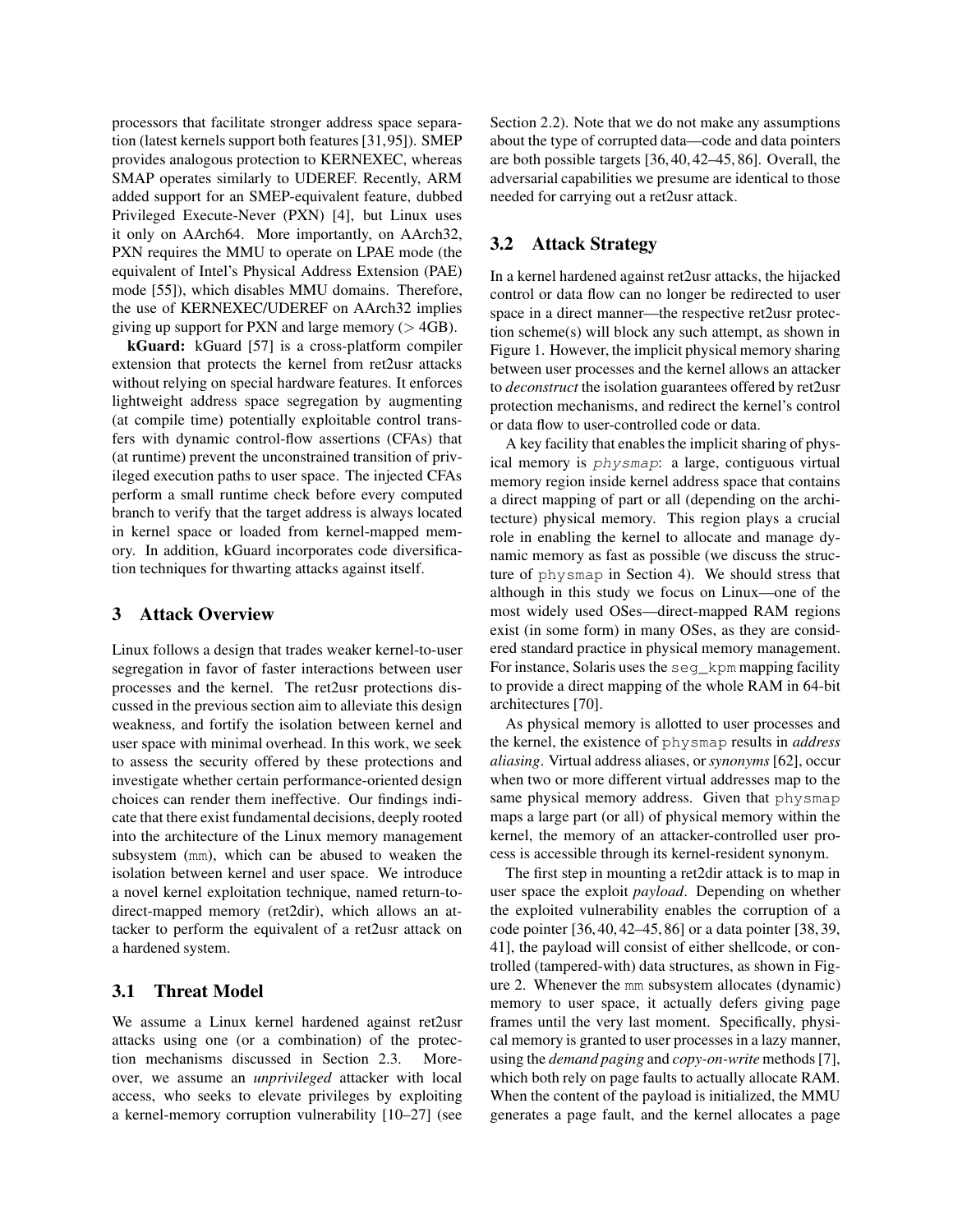

<span id="page-4-1"></span>Figure 2: Overall ret2dir operation. The physmap (direct-mapped RAM) area enables a hijacked kernel code or data pointer to access user-controlled data, without crossing the user-kernel space boundary.

frame to the attacking process. Page frames are managed by mm using a *buddy allocator* [\[61\]](#page-15-34). Given the existence of physmap, the moment the buddy allocator provides a page frame to be mapped in user space, mm effectively creates an alias of the exploit payload in kernel space, as shown in Figure [2.](#page-4-1) Although the kernel never uses such synonyms directly, mm keeps the whole RAM premapped in order to boost page frame reclamation. This allows newly deallocated page frames to be made available to the kernel instantly, without the need to alter page tables (see Section [4.1](#page-4-2) for more details).

Overall, ret2dir takes advantage of the implicit data sharing between user and kernel space (due to physmap) to redirect a hijacked kernel control or data flow to a set of kernel-resident synonym pages, effectively performing the equivalent of a ret2usr attack without reaching out to user space. It is important to note that the malicious payload "emerges" in kernel space the moment a page frame is given to the attacking process. The attacker does not have to explicitly "push" (copy) the payload to kernel space (e.g., via pipes or message queues), as physmap makes it readily available. The use of such methods is also much less flexible, as the system imposes strict limits to the amount of memory that can be allocated for kernel-resident buffers, while the exploit payload will (most likely) have to be encapsulated in certain kernel data objects that can affect its structure.

## <span id="page-4-0"></span>4 Demystifying **physmap**

A critical first step in understanding the mechanics of ret2dir attacks is to take a look at how the address space of the Linux kernel is organized—we use the x86 platform as a reference. The x86-64 architecture uses

48-bit virtual addresses that are sign-extended to 64 bits (i.e., bits  $[48:63]$  are copies of bit  $[47]$ ). This scheme natively splits the 64-bit virtual address space in two canonical halves of 128TB each. Kernel space occupies the upper half (0xFFFF800000000000 – 0xFFFFFFFFFFFFFFFF), and is further divided into six regions [\[60\]](#page-15-9): the fixmap area, modules, kernel image, vmemmap space, vmalloc arena, and physmap. In x86, on the other hand, the kernel space can be assigned to the upper 1GB, 2GB, or 3GB part of the address space, with the first option being the default. As kernel virtual address space is limited, it can become a scarce resource, and certain regions collide to prevent its waste (e.g., modules and vmalloc arena, kernel image and  $physmap$ ).<sup>[2](#page-4-3)</sup> For the purposes of ret2dir, in the following, we focus only on the direct-mapped region.

#### <span id="page-4-2"></span>4.1 Functionality

The physmap area is a mapping of paramount importance to the performance of the kernel, as it facilitates dynamic kernel memory allocation. At a high level, mm offers two main methods for requesting memory: vmalloc and kmalloc. With the vmalloc family of routines, memory can only be allocated in multiples of page size and is guaranteed to be virtually contiguous but *not* physically contiguous. In contrast, with the kmalloc family of routines, memory can be allocated in byte-level chunks, and is guaranteed to be *both* virtually and physically contiguous.

As it offers memory only in page multiples, vmalloc leads to higher internal memory fragmentation and often poor cache performance. More importantly, vmalloc needs to alter the kernel's page tables every time memory is (de)allocated to map or unmap the respective page frames to or from the vmalloc arena. This not only incurs additional overhead, but results in increased TLB thrashing [\[67\]](#page-15-35). For these reasons, the majority of kernel components use kmalloc. However, given that kmalloc can be invoked from any context, including that of interrupt service routines, which have strict timing constraints, it must satisfy a multitude of different (and contradicting) requirements. In certain contexts, the allocator should never sleep (e.g., when locks are held). In other cases, it should never fail, or it should return memory that is guaranteed to be physically contiguous (e.g., when a device driver reserves memory for DMA).

Given constraints like the above, physmap *is a necessity, as the main facilitator of optimal performance.* The mm developers opted for a design that lays kmalloc

<span id="page-4-3"></span><sup>2</sup>To access the contents of a page frame, the kernel must first map that frame in kernel space. In x86, however, the kernel has only 1GB – 3GB virtual addresses available for managing (up to) 64GB of RAM.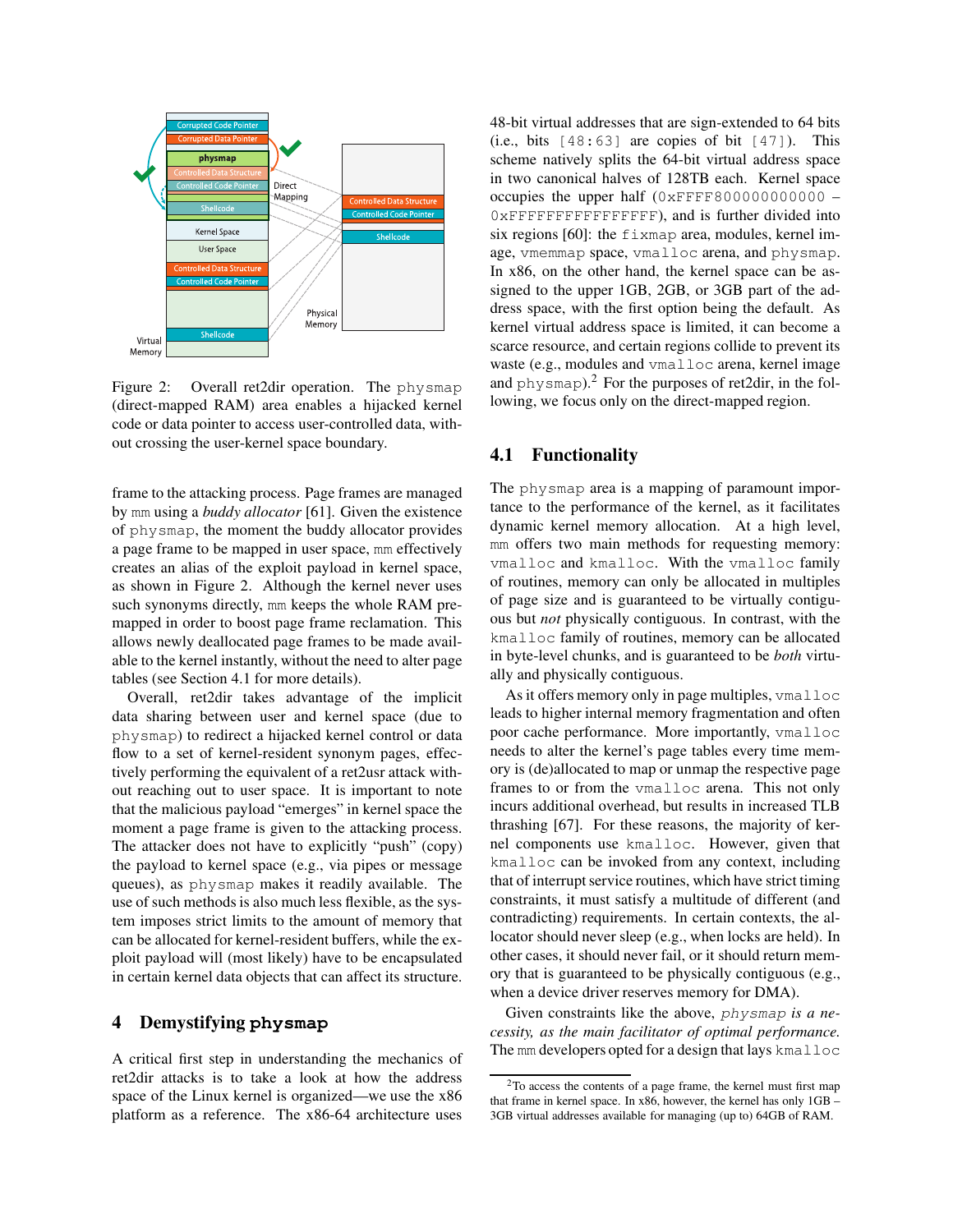| Architecture |                               | PHYS OFFSET                                              | Size                      | Prot.                    |
|--------------|-------------------------------|----------------------------------------------------------|---------------------------|--------------------------|
| x86          | (3G/1G)<br>(2G/2G)<br>(1G/3G) | 0xC0000000<br>$0 \times 80000000$<br>$0 \times 40000000$ | 891MB<br>1915MB<br>2939MB | RW<br>RW<br>RW           |
| AArch32      | (3G/1G)<br>(2G/2G)<br>(1G/3G) | 0xC0000000<br>0x80000000<br>$0 \times 40000000$          | 760MB<br>1784MB<br>2808MB | <b>RWX</b><br>RWX<br>RWX |
| $x86 - 64$   |                               | 0xFFFF880000000000                                       | 64TB                      | RW(X)                    |
| AArch64      |                               | 0xFFFFFFC000000000                                       | 256GB                     | RWX                      |

<span id="page-5-1"></span>Table 1: physmap characteristics across different architectures (x86, x86-64, AArch32, AArch64).

over a region<sup>[3](#page-5-0)</sup> that pre-maps the entire RAM (or part of it) for the following reasons [\[7\]](#page-14-40). First, kmalloc (de)allocates memory without touching the kernel's page table. This not only reduces TLB pressure significantly, but also removes high-latency operations, like page table manipulation and TLB shootdowns [\[70\]](#page-15-32), from the fast path. Second, the linear mapping of page frames results in virtual memory that is guaranteed, by design, to be always physically contiguous. This leads to increased cache performance, and has the added benefit of allowing drivers to directly assign kmalloc'ed regions to DMA devices that can only operate on physically contiguous memory (e.g., when there is no IOMMU support). Finally, page frame accounting is greatly simplified, as address translations (virtual-to-physical and vice versa) can be performed using solely arithmetic operations [\[64\]](#page-15-36).

## 4.2 Location and Size

The physmap region is an architecture-independent feature (this should come as no surprise given the reasons we outlined above) that exists in all popular Linux platforms. Depending on the memory addressing characteristics of each ISA, the size of physmap and its exact location may differ. Nonetheless, in all cases: *(i)* there exists a *direct* mapping of part or all physical memory in kernel space, and *(ii)* the mapping starts at a *fixed*, known location. The latter is true even in the case where kernelspace ASLR (KASLR) [\[35\]](#page-14-41) is employed.

Table [1](#page-5-1) lists physmap's properties of interest for the platforms we consider. In x86-64 systems, the physmap maps directly in a 1:1 manner, starting from page frame zero, the entire RAM of the system into a 64TB region. AArch64 systems use a 256GB region for the same purpose [\[69\]](#page-15-10). Conversely, in x86 systems, the kernel directly maps only a portion of the available RAM.

The size of physmap on 32-bit architectures depends on two factors: *(i)* the user/kernel split used (3G/1G, 2G/2G, or 1G/3G), and *(ii)* the size of the vmalloc arena. Under the default setting, in which 1GB is assigned to kernel space and the vmalloc arena occupies 120MB, the size of physmap is 891MB (1GB - sizeof(vmalloc + pkmap + fixmap + unused)) and starts at 0xC0000000. Likewise, under a 2G/2G (1G/3G) split, physmap starts at 0x80000000 (0x40000000) and spawns 1915MB (2939MB). The situation in AArch32 is quite similar [\[59\]](#page-15-37), with the only difference being the default size of the vmalloc arena (240MB).

Overall, in 32-bit systems, the amount of directly mapped physical memory depends on the size of RAM and physmap. If sizeof(physmap)  $\geq$  sizeof (RAM), then the entire RAM is directmapped—a common case for 32-bit mobile devices with up to 1GB of RAM. Otherwise, only up to sizeof(physmap)/sizeof(PAGE) pages are mapped directly, starting from the first page frame.

## 4.3 Access Rights

A crucial aspect for mounting a ret2dir attack is the memory access rights of physmap. To get the protection bits of the kernel pages that correspond to the direct-mapped memory region, we built kptdump:<sup>[4](#page-5-2)</sup> a utility in the form of a kernel module that exports page tables through the debugfs pseudo-filesystem [\[29\]](#page-14-43). The tool traverses the kernel page table, available via the global symbols swapper\_pg\_dir (x86/AArch32/AArch64) and init\_level4\_pgt (x86-64), and dumps the flags (U/S, R/W, XD) of every kernel page that falls within the physmap region.

In x86, physmap is mapped as "readable and writeable" (RW) in all kernel versions we tried (the oldest one was v2.6.32, released on Dec. 2009). In x86-64, however, the permissions of physmap are *not* in sane state. Kernels up to v3.8.13 violate the  $W^{\wedge}X$  property by mapping the entire region as "readable, writeable, and executable" (RWX)—only very recent kernels ( $\geq$  v3.9) use the more conservative RW mapping. Finally, AArch32 and AArch64 map physmap with RWX permissions in every kernel version we tested (up to v3.12).

<span id="page-5-0"></span><sup>3</sup>kmalloc is not directly layered over physmap. It is instead implemented as a collection of geometrically distributed (32B–4KB) *slabs*, which are in turn placed over physmap. The slab layer is a hierarchical, type-based data structure caching scheme. By taking into account certain factors, such as page and object sizes, cache line information, and memory access times (in NUMA systems), it can perform intelligent allocation choices that minimize memory fragmentation and make the best use of a system's cache hierarchy. Linux adopted the slab allocator of SunOS [\[6\]](#page-14-42), and as of kernel v3.12, it supports three variants: SLAB, SLUB (default), and SLOB.

<span id="page-5-2"></span><sup>4</sup> kptdump resembles the functionality of Arjan van de Ven's patch [\[94\]](#page-15-38); unfortunately, we had to resort to a custom solution, as that patch is only available for x86/x86-64 and cannot be used "as-is" in any other architecture.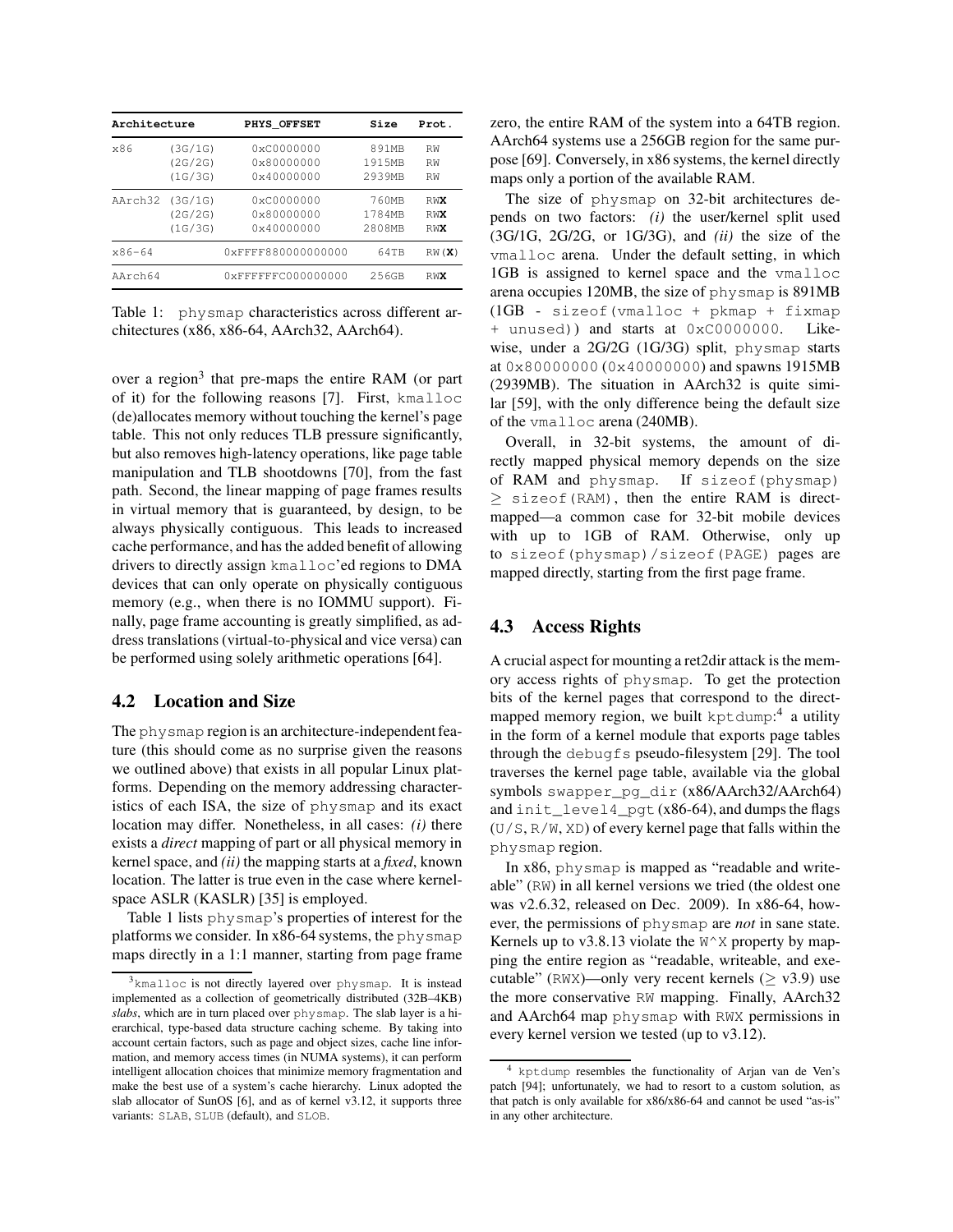#### <span id="page-6-1"></span>5 Locating Synonyms

The final piece for mounting a ret2dir exploit is finding a way to reliably pinpoint the location of a synonym address in the physmap area, given its user-space counterpart. For legacy environments, in which physmap maps only part of the system's physical memory, such as a 32 bit system with 8GB of RAM, an additional requirement is to ensure that the synonym of a user-space address of interest exists. We have developed two techniques for achieving both goals. The first relies on page frame information available through the pagemap interface of the /proc filesystem, which is currently accessible by nonprivileged users in all Linux distributions that we studied. As the danger of ret2dir attacks will (hopefully) encourage system administrators and Linux distributions to disable access to pagemap, we have developed a second technique that does not rely on any information leakage from the kernel.

## <span id="page-6-0"></span>5.1 Leaking PFNs (via **/proc**)

The procfs pseudo-filesystem [\[58\]](#page-15-39) has a long history of leaking security-sensitive information [\[56,](#page-15-40) [76\]](#page-15-41). Starting with kernel v2.6.25 (Apr. 2008), a set of pseudofiles, including /proc/<pid>/pagemap, were added in /proc to enable the examination of page tables for debugging purposes. To assess the prevalence of this facility, we tested the latest releases of the most popular distributions according to DistroWatch [\[34\]](#page-14-44) (i.e., Debian, Ubuntu, Fedora, and CentOS). In all cases, pagemap was enabled by default.

For every user-space page, pagemap provides a 64 bit value, indexed by (virtual) page number, which contains information regarding the presence of the page in RAM [\[1\]](#page-14-45). If a page is present in RAM, then bit [63] is set and bits [0:54] encode its page frame number (PFN). That being so, the PFN of a given user-space virtual address uaddr, can be located by opening /proc/<pid>/pagemap and reading eight bytes from file offset (uaddr/4096)  $\star$ sizeof(uint64\_t)(assuming 4KB pages).

Armed with the PFN of a given uaddr, denoted as PFN(uaddr), its synonym SYN(uaddr) in physmap can be located using the following formula: SYN(uaddr) = PHYS\_OFFSET + 4096  $\star$ (PFN(uaddr) - PFN\_MIN). PHYS\_OFFSET corresponds to the known, fixed starting kernel virtual address of physmap (values for different configurations are shown in Table [1\)](#page-5-1), and PFN\_MIN is the first page frame number—in many architectures, including ARM, physical memory starts from a non-zero offset (e.g., 0x60000000 in Versatile Express ARM boards, which corresponds to PFN\_MIN =  $0x60000$ ). To prevent SYN(uaddr) from being reclaimed (e.g., after swapping out uaddr), the respective user page can be "pinned" to RAM using mlock.

**sizeof(RAM)** > **sizeof(physmap)**: For systems in which part of RAM is direct-mapped, only a subset of PFNs is accessible through physmap. For instance, in an x86 system with 4GB of RAM, the PFN range is  $0 \times 0 - 0 \times 100000$ . However, under the default 3G/1G split, the physmap region maps only the first 891MB of RAM (see Table [1](#page-5-1) for other setups), which means PFNs from 0x0 up to 0x37B00 (PFN\_MAX). If the PFN of a user-space address is greater than PFN\_MAX (the PFN of the last direct-mapped page), then physmap does not contain a synonym for that address. Naturally, the question that arises is whether we can *force* the buddy allocator to provide page frames with PFNs less than PFN\_MAX.

For compatibility reasons, mm splits physical memory into several *zones*. In particular, DMA processors of older ISA buses can only address the first 16MB of RAM, while some PCI DMA peripherals can access only the first 4GB. To cope with such limitations, mm supports the following zones: ZONE\_DMA, ZONE\_DMA32, ZONE\_NORMAL, and ZONE\_HIGHMEM. The latter is available in 32-bit platforms and contains the page frames that cannot be directly addressed by the kernel (i.e., those that are not mapped in physmap). ZONE\_NORMAL contains page frames above ZONE\_DMA (and ZONE\_DMA32, in 64-bit systems) and below ZONE\_HIGHMEM. When only part of RAM is direct-mapped, mm orders the zones as follows: ZONE\_HIGHMEM > ZONE\_NORMAL > ZONE\_DMA. Given a page frame request, mm will try to satisfy it starting with the highest zone that complies with the request (e.g., as we have discussed, the direct-mapped memory of ZONE\_NORMAL is preferred for kmalloc), moving towards lower zones as long as there are no free page frames available.

From the perspective of an attacker, user processes get their page frames from ZONE\_HIGHMEM first, as mm tries to preserve the page frames that are direct-mapped for dynamic memory requests from the kernel. However, when the page frames of ZONE\_HIGHMEM are depleted, due to increased memory pressure, mm *inevitably starts providing page frames from* ZONE\_NORMAL *or* ZONE\_DMA*.* Based on this, our strategy is as follows. The attacking process repeatedly uses mmap to request memory. For each page in the requested memory region, the process causes a page fault by accessing a single byte, forcing mm to allocate a page frame (alternatively, the MAP\_POPULATE flag in mmap can be used to preallocate all the respective page frames). The process then checks the PFN of every allocated page, and the same procedure is repeated until a PFN less than PFN\_MAX is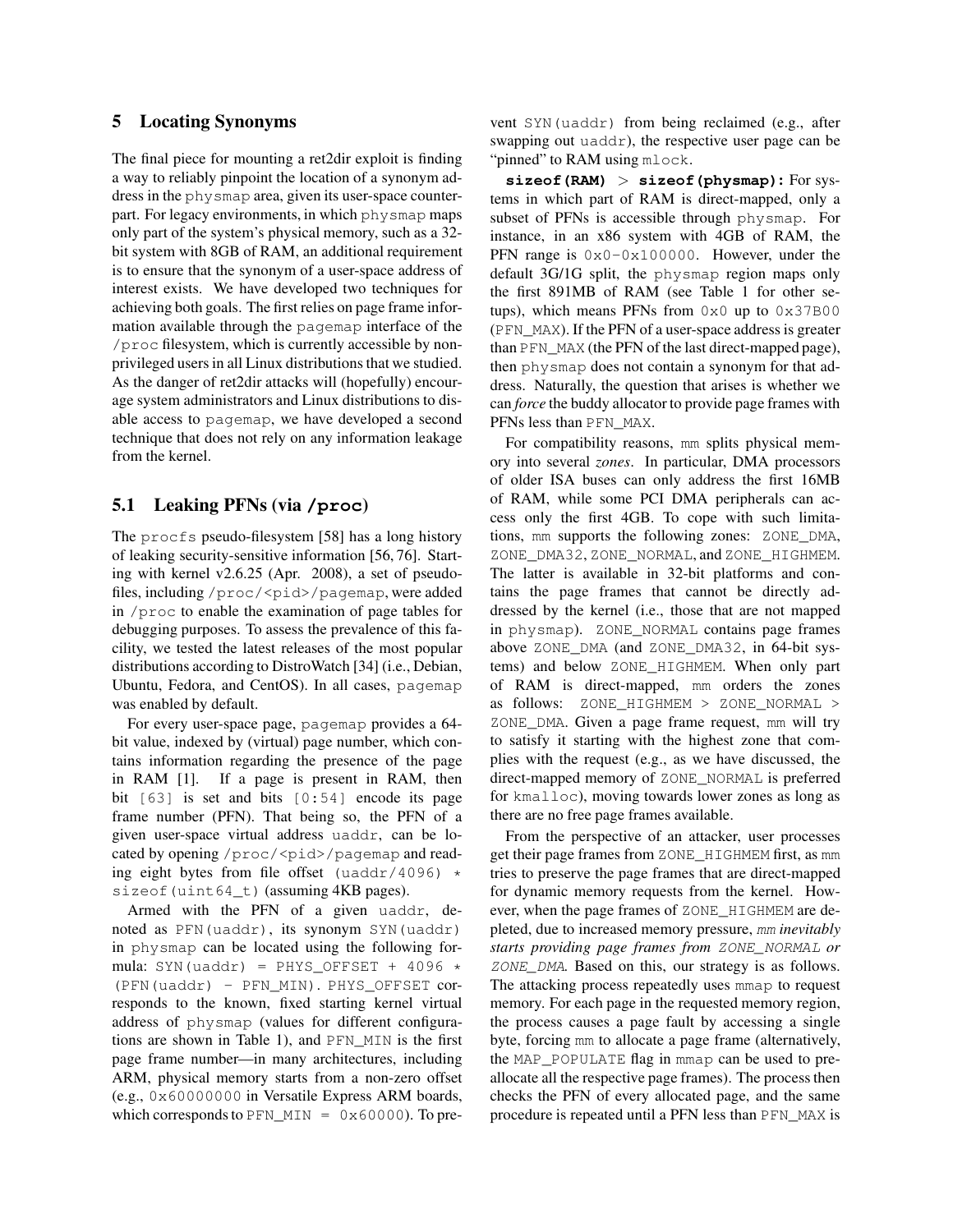obtained. The synonym of such a page is then guaranteed to be present in physmap, and its exact address can be calculated using the formula presented above. Note that depending on the size of physical memory and the user/kernel split used, we may have to spawn additional processes to completely deplete ZONE\_HIGHMEM. For example, on an x86 machine with 8GB of RAM and the default 3G/1G split, up to three processes might be necessary to guarantee that a page frame that falls within physmap will be acquired. Interestingly, the more benign processes are running on the system, the easier it is for an attacker to acquire a page with a synonym in physmap; additional tasks create memory pressure, "pushing" the attacker's allocations to the desired zones.

Contiguous synonyms: Certain exploits may require more than a single page for their payload(s). Pages that are virtually contiguous in user space, however, do not necessarily map to page frames that are physically contiguous, which means that their synonyms will not be contiguous either. Yet, given physmap's linear mapping, two pages with consecutive synonyms have PFNs that are sequential. Therefore, if  $0xBEEF000$  and 0xFEEB000 have PFNs 0x2E7C2 and 0x2E7C3, respectively, then they are contiguous in physmap despite being ∼64MB apart in user space.

To identify consecutive synonyms, we proceed as follows. Using the same methodology as above, we compute the synonym of a random user page. We then repeatedly obtain more synonyms, each time comparing the PFN of the newly acquired synonym with the PFNs of those previously retrieved. The process continues until any two (or more, depending on the exploit) synonyms have sequential PFNs. The exploit payload can then be split appropriately across the user pages that correspond to synonyms with sequential PFNs.

## <span id="page-7-0"></span>5.2 **physmap** Spraying

As eliminating access to /proc/<pid>/pagemap is a rather simple task, we also consider the case in which PFN information is not available. In such a setting, given a user page that is present in RAM, there is no direct way of determining the location of its synonym inside physmap. Recall that our goal is to identify a kernelresident page in the physmap area that "mirrors" a userresident exploit payload. Although we cannot identify the synonym of a given user address, it is still possible to proceed in the opposite direction: pick an *arbitrary* physmap address, and ensure (to the extent possible) that its corresponding page frame is mapped by a user page that contains the exploit payload.

This can be achieved by exhausting the address space of the attacking process with (aligned) copies of the exploit payload, in a way similar to heap spraying [\[33\]](#page-14-46). The base address and length of the physmap area is known in advance (Table [1\)](#page-5-1). The latter corresponds to PFN\_MAX - PFN\_MIN page frames, shared among all user processes and the kernel. If the attacking process manages to copy the exploit payload into N memoryresident pages (in the physical memory range mapped by  $physmap$ ), then the probability  $(P)$  that an arbitrarily chosen, page-aligned physmap address will point to the exploit payload is:  $P = N / (PFN_MAX -$ PFN\_MIN). Our goal is to maximize P.

Spraying: Maximizing N is straightforward, and boils down to acquiring as many page frames as possible. The technique we use is similar to the one presented in Section [5.1.](#page-6-0) The attacking process repeatedly acquires memory using mmap and "sprays" the exploit payload into the returned regions. We prefer using mmap, over ways that involve shmget, brk, and remap\_file\_pages, due to system limits typically imposed on the latter. MAP\_ANONYMOUS allocations are also preferred, as existing file-backed mappings (from competing processes) will be swapped out with higher priority compared to anonymous mappings. The copying of the payload causes page faults that result in page frame allocations by mm (alternatively MAP\_POPULATE can be used). If the virtual address space is not enough for depleting the entire RAM, as is the case with certain 32-bit configurations, the attacking process must spawn additional child processes to assist with the allocations.

The procedure continues until mm starts swapping "sprayed" pages to disk. To pinpoint the exact moment that swapping occurs, each attacking process checks periodically whether its sprayed pages are still resident in physical memory, by calling the getrusage system call every few mmap invocations. At the same time, all attacking processes start a set of background threads that repeatedly write-access the already allocated pages, simulating the behavior of mlock, and preventing (to the extent possible) sprayed pages from being swapped out—mm swaps page frames to disk using the LRU policy. Hence, by accessing pages repeatedly, mm is tricked to believe that they correspond to fresh content. When the number of memory-resident pages begins to drop (i.e., the resident-set size (RSS) of the attacking process(es) starts decreasing), the maximum allowable physical memory footprint has been reached. Of course, the size of this footprint also depends on the memory load inflicted by other processes, which compete with the attacking processes for RAM.

Signatures: As far as PFN\_MAX - PFN\_MIN is concerned, we can reduce the set of potential target pages in the physmap region, by excluding certain pages that correspond to frames that the buddy allocator will never provide to user space. For example, in x86 and x86-64, the BIOS typically stores the hardware configuration de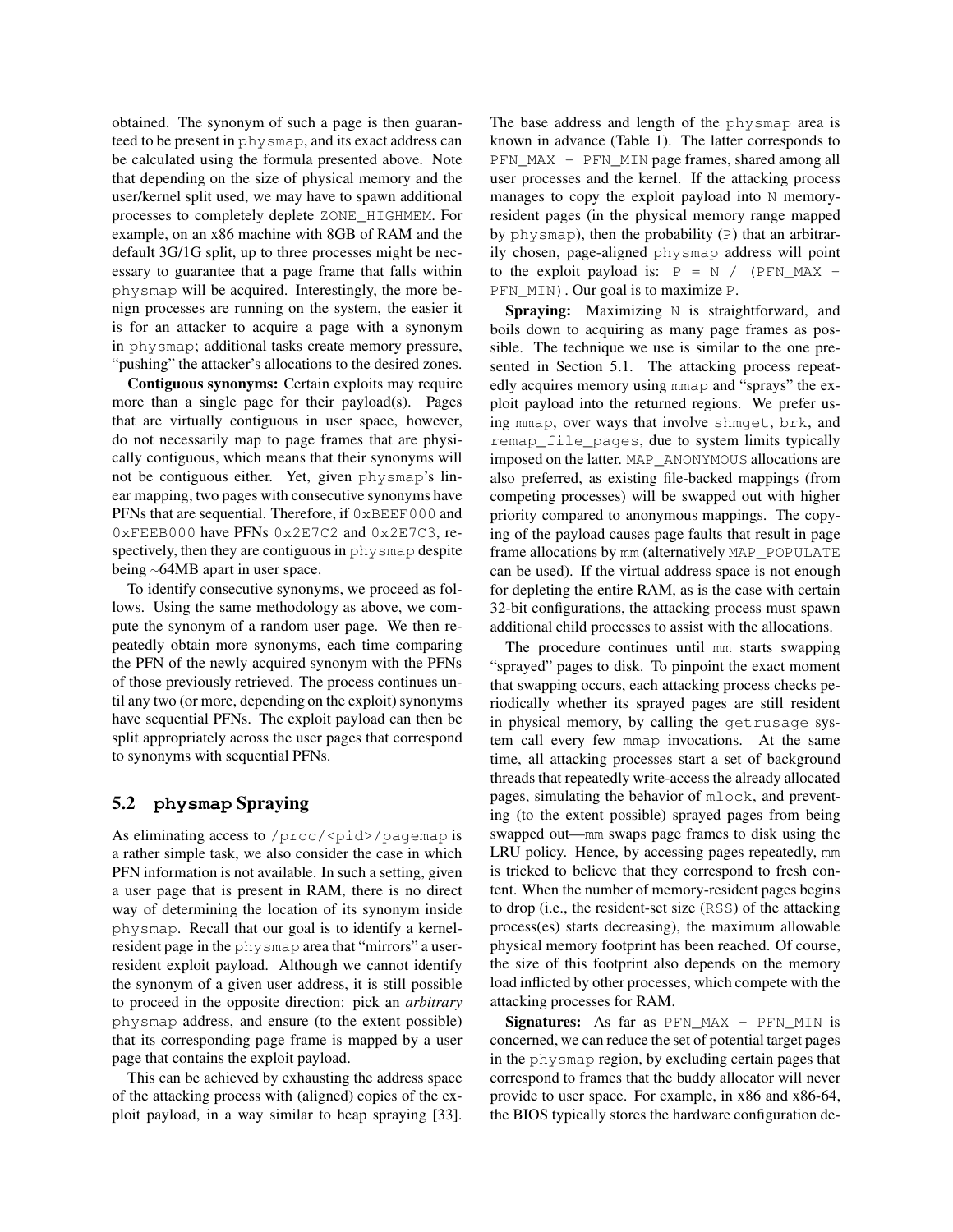tected during POST at page frame zero. Likewise, the physical address range 0xA0000-0xFFFFF is reserved for mapping the internal memory of certain graphics cards. In addition, the ELF sections of the kernel image that correspond to kernel code and global data are loaded at known, fixed locations in RAM (e.g., 0x1000000 in x86). Based on these and other predetermined allocations, we have generated physmap *signatures* of reserved page frame ranges for each configuration we consider. If a signature is not available, then all page frames are potential targets. By combining physmap spraying and signatures, we can maximize the probability that our informed selection of an arbitrary page from physmap will point to the exploit payload. The results of our experimental security evaluation (Section [7\)](#page-9-0) show that, depending on the configuration, the probability of success can be as high as 96%.

## 6 Putting It All Together

## 6.1 Bypassing SMAP and UDEREF

We begin with an example of a ret2dir attack against an x86 system hardened with SMAP or UDEREF. We assume an exploit for a kernel vulnerability that allows us to corrupt a kernel *data* pointer, named kdptr, and overwrite it with an arbitrary value [\[38,](#page-14-33)[39,](#page-14-34)[41\]](#page-14-35). On a system with an unhardened kernel, an attacker can overwrite kdptr with a user-space address, and force the kernel to dereference it by invoking the appropriate interface (e.g., a buggy system call). However, the presence of SMAP or UDEREF will cause a memory access violation, effectively blocking the exploitation attempt. To overcome this, a ret2dir attack can be mounted as follows.

First, an attacker-controlled user process reserves a single page (4KB), say at address 0xBEEF000. Next, the process moves on to initialize the newly allocated memory with the exploit payload (e.g., a tamperedwith data structure). This payload initialization phase will cause a page fault, triggering mm to request a free page frame from the buddy allocator and map it at address 0xBEEF000. Suppose that the buddy system picks page frame 1904 (0x770). In x86, under the default 3G/1G split, physmap starts at 0xC0000000, which means that the page frame has been pre-mapped at address 0xC0000000 + (4096 ∗ 0x770) = 0xC0770000 (according to formula in Section [5.1\)](#page-6-0). At this point, 0xBEEF000 and 0xC0770000 are synonyms; they both map to the physical page that contains the attacker's payload. Consequently, any data in the area 0xBEEF000–0xBEEFFFFF is readily accessible by the kernel through the synonym addresses 0xC0770000–0xC0770FFF. To make matters worse, given that physmap is primarily used for implementing dynamic memory, the kernel cannot distinguish whether the kernel data structure located at address 0xC0770000 is fake or legitimate (i.e., properly allocated using kmalloc). Therefore, by overwriting kdptr with 0xC0770000 (instead of 0xBEEF000), the attacker can bypass SMAP and UDEREF, as both protections consider benign any dereference of memory addresses above 0xC0000000.

# <span id="page-8-0"></span>6.2 Bypassing SMEP, PXN, KERNEXEC, and kGuard

We use a running example from the x86-64 architecture to demonstrate how a ret2dir attack can bypass KERNEXEC, kGuard, and SMEP (PXN operates almost identically to SMEP). We assume the exploitation of a kernel vulnerability that allows the corruption of a kernel function pointer, namely kfptr, with an arbitrary value [\[40,](#page-14-29) [42,](#page-14-30) [43,](#page-14-31) [45\]](#page-14-32). In this setting, the exploit payload is not a set of fake data structures, but machine code (shellcode) to be executed with elevated privilege. In real-world kernel exploits, the payload typically consists of a multi-stage shellcode, the first stage of which stitches together kernel routines (second stage) for performing privilege escalation [\[89\]](#page-15-16). In most cases, this boils down to executing something similar to commit\_creds(prepare\_kernel\_cred(0)). These two routines replace the credentials  $(e)$ uid,  $(e)$  qid) of a user task with zero, effectively granting root privileges to the attacking process.

The procedure is similar as in the previous example. Suppose that the payload has been copied to user-space address 0xBEEF000, which the buddy allocator assigned to page frame 190402 (0x2E7C2). In x86-64, physmap starts at 0xFFFF880000000000 (see Table [1\)](#page-5-1), and maps the whole RAM using regular pages (4KB). Hence, a synonym of address 0xBEEF000 is located within kernel space at address 0xFFFF880000000000 + (4096 ∗ 0x2E7C2) = 0xFFFF87FF9F080000.

In ret2usr scenarios where attackers control a kernel function pointer, an advantage is that they also control the memory access rights of the user page(s) that contain the exploit payload, making it trivially easy to mark the shellcode as executable. In a hardened system, however, a ret2dir attack allows controling only the *content* of the respective synonym pages within physmap not their permissions. In other words, although the attacker can set the permissions of the range 0xBEEF000 – 0xBEEFFFF, this will *not* affect the access rights of the corresponding physmap pages.

Unfortunately, as shown in Table [1,](#page-5-1) the  $W^{\wedge}X$  property is not enforced in many platforms, including x86-64. In our example, the content of user ad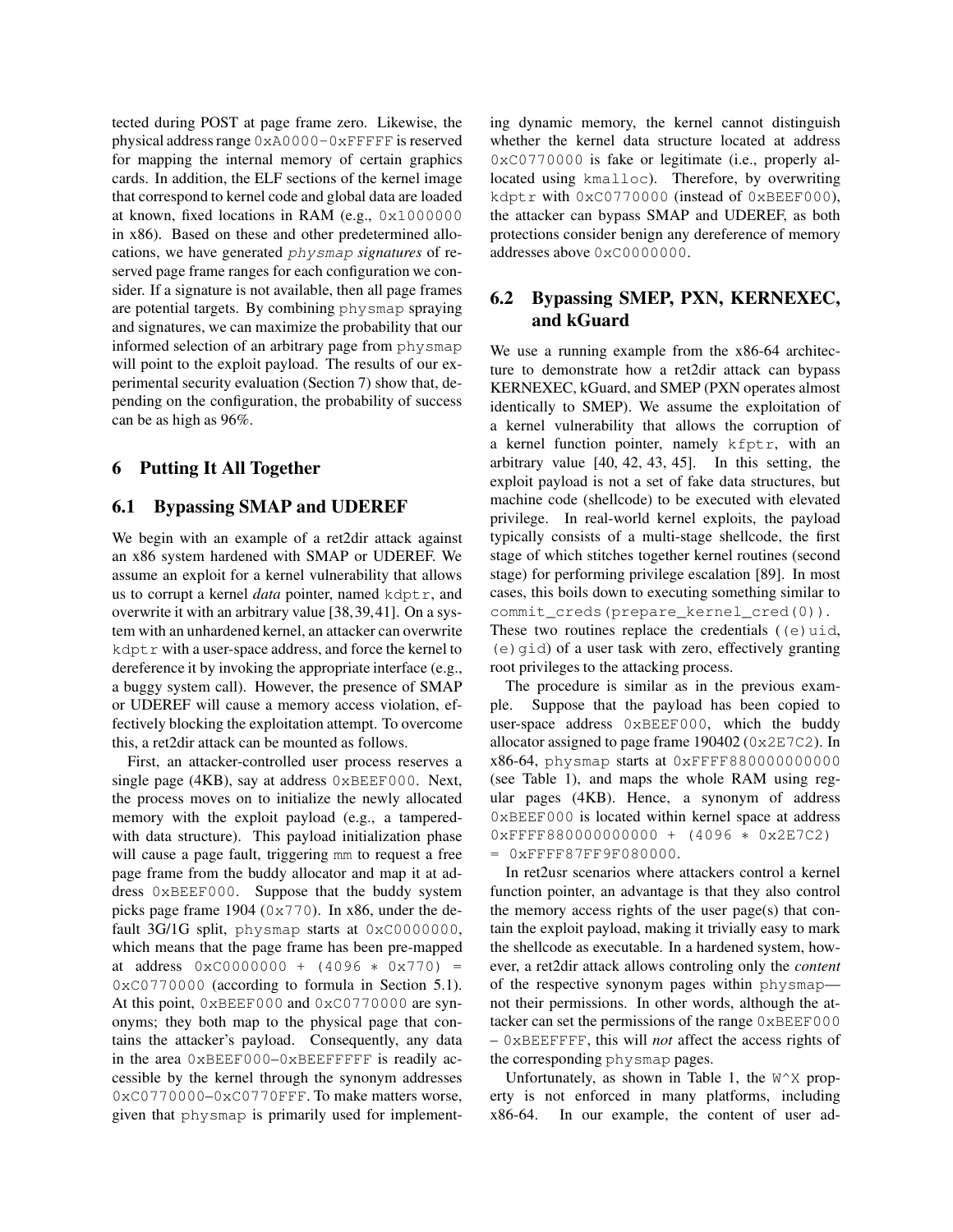dress 0xBEEF000 is also accessible through kernel address 0xFFFF87FF9F080000 as plain, executable code. Therefore, by simply overwriting kfptr with 0xFFFF87FF9F080000 and triggering the kernel to dereference it, an attacker can directly execute shellcode with kernel privileges. KERNEXEC, kGuard, and SMEP  $(PXN)$  cannot distinguish whether  $k$  fptr points to malicious code or a legitimate kernel routine, and as long as kfptr  $\geq$  0xFFFF880000000000 and \*kfptr is RWX, the dereference is considered benign.

Non-executable **physmap**: In the above example, we took advantage of the fact that some platforms map part (or all) of the physmap region as executable (X). The question that arises is whether ret2dir can be effective when physmap has sane permissions. As we demonstrate in Section [7,](#page-9-0) even in this case, ret2dir attacks are possible through the use of return-oriented programming (ROP) [\[8,](#page-14-37) [51,](#page-15-19) [87\]](#page-15-20).

Let's revisit the previous example, this time under the assumption that physmap is not executable. Instead of mapping regular shellcode at 0xBEEF000, an attacker can map an equivalent ROP payload: an implementation of the same functionality consisting solely of a chain of code fragments ending with ret instructions, known as gadgets, which are located in the kernel's (executable) text segment. To trigger the ROP chain,  $k$  fptr is overwritten with an address that points to a *stack pivoting* gadget, which is needed to set the stack pointer to the beginning of the ROP payload, so that each gadget can transfer control to the next one. By overwriting  $k fptr$  with the address of a pivot sequence, like xchg %rax, %rsp; ret (assuming that %rax points to 0xFFFF87FF9F080000), the synonym of the ROP payload now acts as a kernel-mode stack. Note that Linux allocates a separate kernel stack for every user thread using kmalloc, making it impossible to differentiate between a legitimate stack and a ROP payload "pushed" in kernel space using ret2dir, as both reside in physmap. Finally, the ROP code should also take care of restoring the stack pointer (and possibly other CPU registers) to allow for reliable kernel continuation [\[3,](#page-14-47)[81\]](#page-15-14).

## <span id="page-9-0"></span>7 Security Evaluation

#### <span id="page-9-2"></span>7.1 Effectiveness

We evaluated the effectiveness of ret2dir against kernels hardened with ret2usr protections, using real-world and custom exploits. We obtained a set of eight ret2usr exploits from the Exploit Database (EDB) [\[75\]](#page-15-42), covering a wide range of kernel versions (v2.6.33.6–v3.8). We ran each exploit on an unhardened kernel to verify that it works, and that it indeed follows a ret2usr exploitation approach. Next, we repeated the same experiment with every kernel hardened against ret2usr attacks, and, as expected, all exploits failed. Finally, we transformed the exploits into ret2dir-equivalents, using the technique(s) presented in Section [5,](#page-6-1) and used them against the same hardened systems. Overall, our ret2dir versions of the exploits *bypassed all available ret2usr protections*, namely SMEP, SMAP, PXN, KERNEXEC, UDEREF, and kGuard.

Table [2](#page-10-0) summarizes our findings. The first two columns (EDB-ID and CVE) correspond to the tested exploit, and the third (Arch.) and fourth (Kernel) denote the architecture and kernel version used. The Payload column indicates the type of payload pushed in kernel space using ret2dir, which can be a ROP payload (ROP), executable instructions (SHELLCODE), tampered-with data structures (STRUCT), or a combination of the above, depending on the exploit. The Protection column lists the deployed protection mechanisms in each case. Empty cells correspond to protections that are not applicable in the given setup, because they may not be *(i)* available for a particular architecture, *(ii)* supported by a given kernel version, or *(iii)* relevant against certain types of exploits. For instance, PXN is available only in ARM architectures, while SMEP and SMAP are Intel processor features. Furthermore, support for SMEP was added in kernel v3.2 and for SMAP in v3.7. Note that depending on the permissions of the physmap area (see Table [1\)](#page-5-1), we had to modify some of the exploits that relied on plain shellcode to use a ROP payload, in order to achieve arbitrary code execution (although in ret2usr exploits attackers can give executable permission to the user-space memory that contains the payload, in ret2dir exploits it is not possible to modify the permissions of  $phy \, \text{smap}$ .<sup>[5](#page-9-1)</sup> Entries for kGuard marked with  $\star$  require access to the (randomized) text section of the respective kernel.

As we mentioned in Section [2.3,](#page-2-1) KERNEXEC and UDEREF were recently ported to the AArch32 architecture [\[90\]](#page-15-30). In addition to providing stronger address space separation, the authors made an effort to fix the permissions of the kernel in AArch32, by enforcing the  $W^{\wedge}X$ property for the majority of RWX pages in physmap. However, as the respective patch is currently under development, there still exist regions inside physmap that are mapped as RWX. In kernel v3.8.7, we identified a ~6MB physmap region mapped as RWX that enabled the execution of plain shellcode in our ret2dir exploit.

The most recent kernel version for which we found a publicly-available exploit is v3.8. Thus, to evaluate the latest kernel series (v3.12) we used a custom exploit. We

<span id="page-9-1"></span><sup>5</sup>Exploit 15285 uses ROP code to bypass KERNEXEC/UDEREF and plain shellcode to evade kGuard. Exploit 26131 uses ROP code in x86 (kernel v3.5) to bypass KERNEXEC/UDEREF and SMEP/SMAP, and plain shellcode in x86-64 (kernel v3.8) to bypass kGuard, KERNEXEC, and SMEP.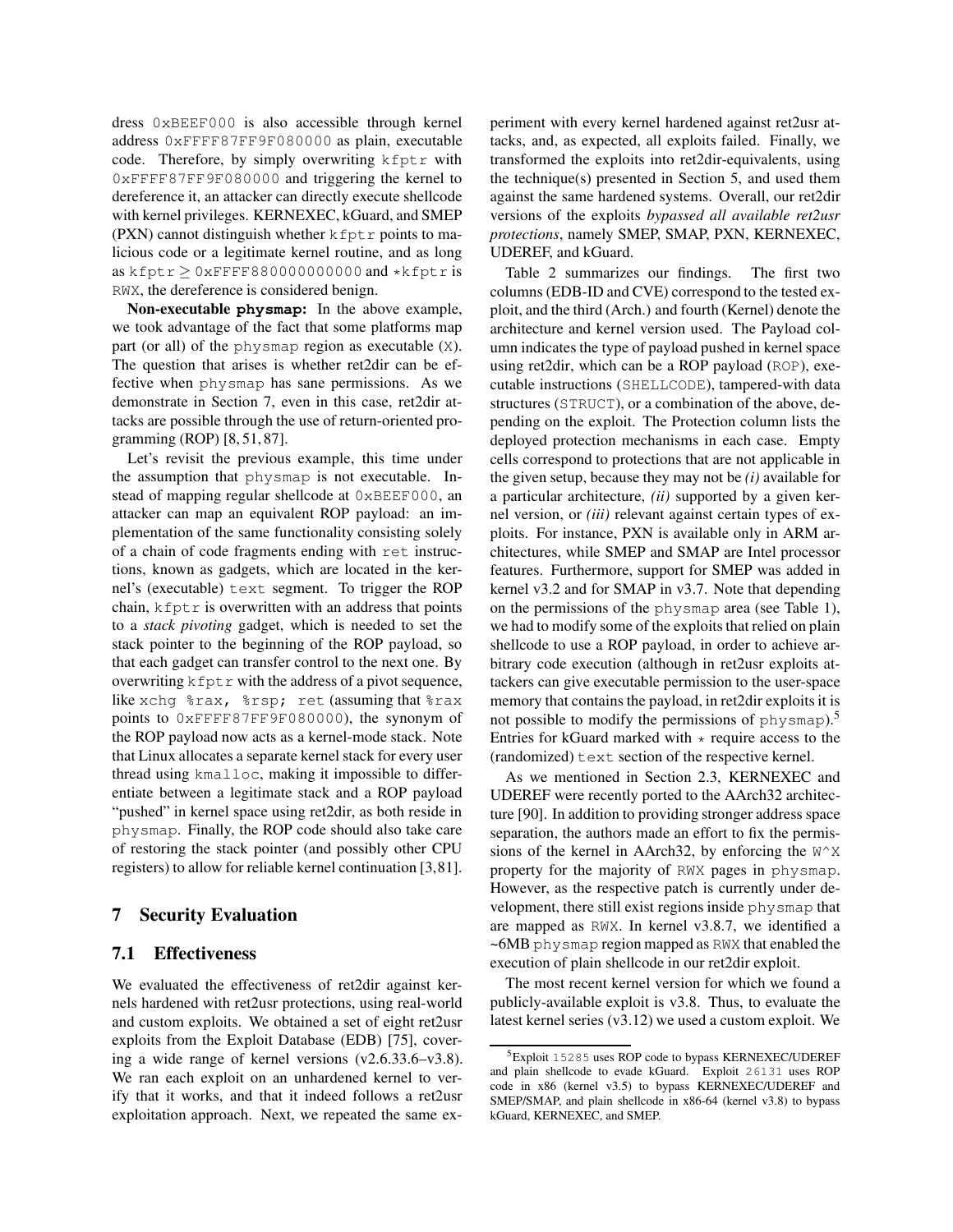| EDB-ID           | <b>CVE</b>                     | Arch.                 | Kernel               | Payload                        | Protection                                                                 |     | <b>Bypassed</b> |
|------------------|--------------------------------|-----------------------|----------------------|--------------------------------|----------------------------------------------------------------------------|-----|-----------------|
| 26131            | $2013 - 2094$                  | x86/x86-64            | 3.5/3.8              | ROP/SHELLCODE                  | KERNEXEC   UDEREF   kGuard<br>SMEP   SMAP                                  |     |                 |
| 24746<br>15944   | $2013 - 1763$<br>N/A           | $x86 - 64$<br>x86     | 3.5<br>2.6.33.6      | SHELLCODE<br>STRUCT+ROP        | KERNEXEC  <br>SMEP<br>  kGuard<br>KERNEXEC   UDEREF   kGuard*              |     | ✓               |
| 15704            | $2010 - 4258$                  | x86                   | 2.6.35.8             | STRUCT+ROP                     | KERNEXEC   UDEREF   kGuard*                                                |     | ✓               |
| 15285<br>15150   | $2010 - 3904$<br>$2010 - 3437$ | $x86 - 64$<br>x86     | 2.6.33.6<br>2.6.35.8 | ROP/SHELLCODE<br>STRUCT        | KERNEXEC   UDEREF   kGuard<br>UDEREF1                                      |     | ✓               |
| 15023            | $2010 - 3301$                  | $x86 - 64$            | 2.6.33.6             | STRUCT+ROP                     | KERNEXEC   UDEREF   kGuard*                                                |     |                 |
| 14814            | $2010 - 2959$                  | x86                   | 2.6.33.6             | STRUCT+ROP                     | KERNEXEC   UDEREF   kGuard*                                                |     | ✓               |
| Custom           | N/A                            | x86                   | 3.12                 | STRUCT+ROP                     | KERNEXEC UDEREF kGuard* SMEP SMAP                                          |     | ✓               |
| Custom<br>Custom | N/A<br>N/A                     | $x86 - 64$<br>AArch32 | 3.12<br>3.8.7        | STRUCT+ROP<br>STRUCT+SHELLCODE | KERNEXEC   UDEREF   kGuard *   SMEP   SMAP  <br>KERNEXEC   UDEREF   kGuard |     | ✓               |
| Custom           | N/A                            | AArch64               | 3.12                 | STRUCT+SHELLCODE               | kGuard                                                                     | PXN |                 |

<span id="page-10-0"></span>Table 2: Tested exploits (converted to use the ret2dir technique) and configurations.

| $x86 - 64$                 |                            |      | AArch32                    |        |               |  |  |
|----------------------------|----------------------------|------|----------------------------|--------|---------------|--|--|
|                            |                            |      |                            |        |               |  |  |
| push                       | %rbp                       |      | push r3, 1r                |        |               |  |  |
| mov                        | %rsp,                      | %rbp | mov                        | r0, #0 |               |  |  |
| push                       | %rbx                       |      | ldr                        |        | r1, [pc, #16] |  |  |
| mov                        | \$ <pkcred>, %rbx</pkcred> |      | blx                        | r1     |               |  |  |
| mov                        | \$ <ccreds>, %rax</ccreds> |      | pop r3, 1r                 |        |               |  |  |
| mov                        | $$0x0$ ,                   | %rdi | $ldr$ $rl$ , $pc$ , $#8$ ] |        |               |  |  |
| callg *%rax                |                            |      | bx                         | r1     |               |  |  |
| mov                        | %rax,                      | %rdi | <pkcred></pkcred>          |        |               |  |  |
| callq $*$ <sup>8</sup> rbx |                            |      | $<$ c $<$ reds $>$         |        |               |  |  |
| mov                        | $$0x0$ ,                   | %rax |                            |        |               |  |  |
| pop                        | %rbx                       |      |                            |        |               |  |  |
| leaveg                     |                            |      |                            |        |               |  |  |
| ret                        |                            |      |                            |        |               |  |  |

<span id="page-10-1"></span>Figure 3: The plain shellcode used in ret2dir exploits for x86-64 (left) and AArch32 (right) targets (pkcred and ccreds correspond to the addresses of prepare\_kernel\_cred and commit\_creds).

artificially injected two vulnerabilities that allowed us to corrupt a kernel data or function pointer, and overwrite it with a user-controlled value (marked as "Custom" in Table [2\)](#page-10-0). Note that both flaws are similar to those exploited by the publicly-available exploits. Regarding ARM, the most recent PaX-protected AArch32 kernel that we successfully managed to boot was v3.8.7.

We tested every applicable protection for each exploit. In all cases, the ret2dir versions transfered control *solely* to kernel addresses, bypassing all deployed protections. Figure [3](#page-10-1) shows the shellcode we used in x86-64 and AArch32 architectures. The shellcode is *position independent*, so the only change needed in each exploit is to to replace pkcred and ccreds with the addresses of prepare\_kernel\_cred and commit\_creds, respectively, as discussed in Section [6.2.](#page-8-0) By copying the shellcode into a user-space page that has a synonym in the physmap area, we can directly execute it from ker-

|                                                                        |  | /* save orig. esp |                                    |       | $\star$ / |
|------------------------------------------------------------------------|--|-------------------|------------------------------------|-------|-----------|
| $0xc10ed359$ /* pop %edx                                               |  |                   |                                    | ; ret | $\star/$  |
| $<$ SCRATCH SPACE ADDR $1>$                                            |  |                   |                                    |       |           |
| $0 \times 127547f$ /* mov $\text{seax}$ , ( $\text{sedx}$ ); ret       |  |                   |                                    |       | $\star/$  |
|                                                                        |  |                   | $/*$ save orig. ebp $*/$           |       |           |
| $0 \times 10309d5$ /* $xchq$ %eax, %ebp ; ret */                       |  |                   |                                    |       |           |
| $0 \times 10$ ed359 /* pop %edx ; ret                                  |  |                   |                                    |       | $\star/$  |
| $<$ SCRATCH SPACE ADDR $2>$                                            |  |                   |                                    |       |           |
| $0 \times 127547f$ /* mov $\frac{1}{2}$ eax, ( $\frac{1}{2}$ edx); ret |  |                   |                                    |       | $\star/$  |
| /* commit_creds(prepare_kernel_cred(0) */                              |  |                   |                                    |       |           |
| 0xc1258894                                                             |  |                   | $/*$ pop $%$ eax                   | ; ret | $\star/$  |
| 0x00000000                                                             |  |                   |                                    |       |           |
|                                                                        |  |                   |                                    |       |           |
| 0xc10735e0                                                             |  |                   | /* addr. of prepare_kernel_cred */ |       |           |
| 0xc1073340                                                             |  |                   | /* addr. of commit_creds'          |       | $\star/$  |
|                                                                        |  |                   | /* restore the saved CPU state     |       | $\star/$  |
| 0xc1258894                                                             |  |                   | $/*$ pop $%$ eax ; ret             |       | $\star/$  |
| <scratch_space_addr2></scratch_space_addr2>                            |  |                   |                                    |       |           |
| 0xc1036551                                                             |  |                   | $/*$ mov (%eax), %eax ; ret $*/$   |       |           |
| 0xc10309d5                                                             |  |                   |                                    |       |           |
| 0xc1258894                                                             |  |                   | $/*$ pop $%$ eax                   | ; ret | $\star/$  |
| $<$ SCRATCH SPACE ADDR $1>$                                            |  |                   |                                    |       |           |
| 0xc1036551                                                             |  |                   | $/*$ mov (%eax), %eax ; ret $*/$   |       |           |

<span id="page-10-2"></span>Figure 4: Example of an x86 ROP payload (kernel v3.8) used in our ret2dir exploits for elevating privilege.

nel mode by overwriting a kernel code pointer with the physmap-resident synonym address of the user-space page. We followed this strategy for all cases in which physmap was mapped as executable (corresponding to the entries of Table [2](#page-10-0) that contain SHELLCODE in the Payload column).

For cases in which physmap is non-executable, we substituted the shellcode with a ROP payload that achieves the same purpose. In those cases, the corrupted kernel code pointer is overwritten with the address of a stack pivoting gadget, which brings the kernel's stack pointer to the physmap page that is a synonym for the user page that contains the ROP payload. Figure [4](#page-10-2) shows an example of an x86 ROP payload used in our exploits. The first gadgets preserve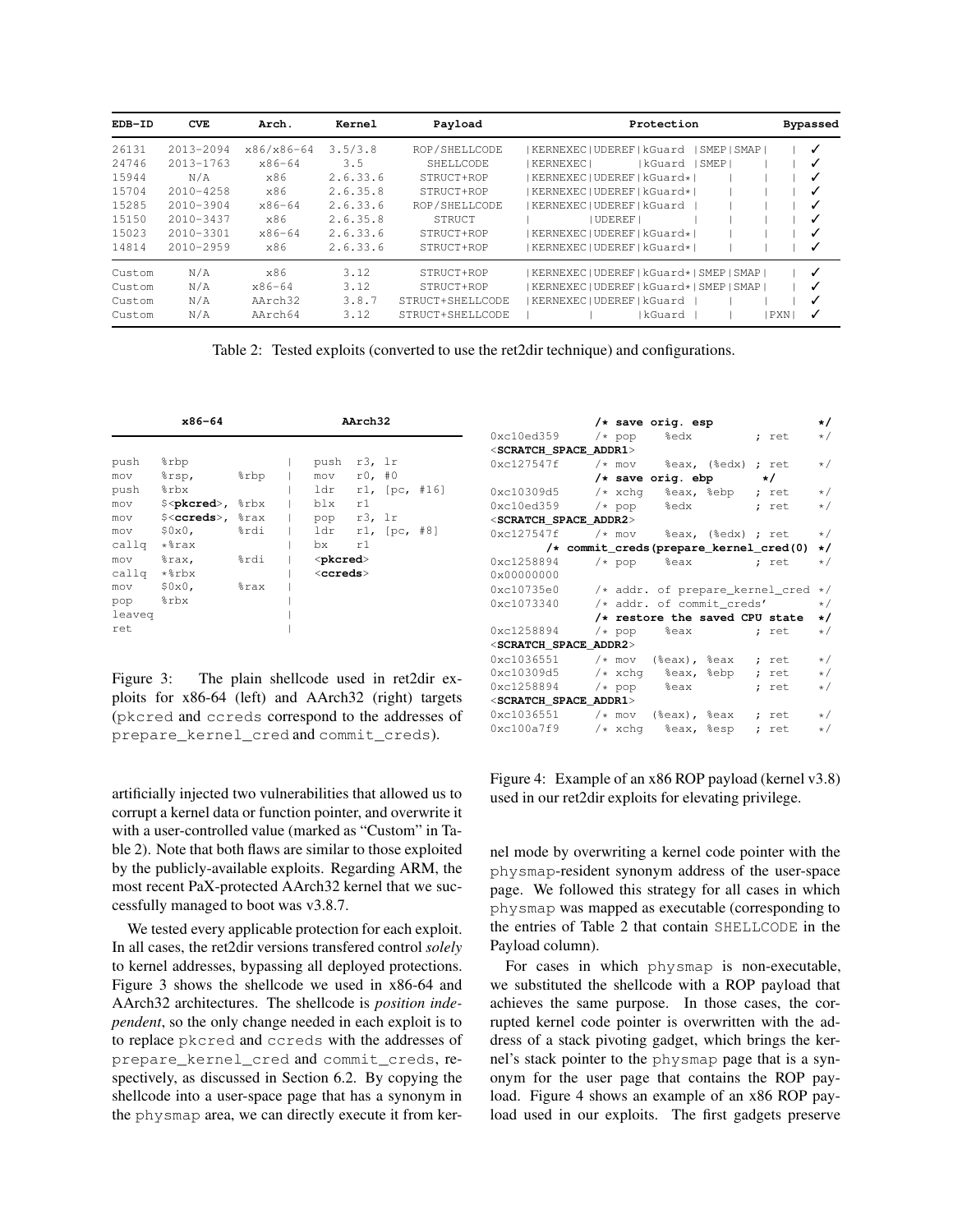

<span id="page-11-0"></span>Figure 5: Probability that a selected physmap address will point to the exploit payload (successful exploitation) with a single attempt, when using physmap spraying, as a function of the available RAM.

the esp and ebp registers to facilitate reliable continuation (as discussed in Section [6.2\)](#page-8-0). The scratch space can be conveniently located inside the controlled page(s), so the addresses SCRATCH\_SPACE\_ADDR1 and SCRATCH\_SPACE\_ADDR2 can be easily computed accordingly. The payload then executes essentially the same code as the shellcode to elevate privilege.

## <span id="page-11-1"></span>7.2 Spraying Performance

In systems without access to pagemap, ret2dir attacks have to rely on physmap spraying to find a synonym that corresponds to the exploit payload. As discussed in Section [5.2,](#page-7-0) the probability of randomly selecting a physmap address that indeed points to the exploit payload depends on *(i)* the amount of installed RAM, *(ii)* the physical memory load due to competing processes, and *(iii)* the size of the physmap area. To assess this probability, we performed a series of experiments under different system configurations and workloads.

Figure [5](#page-11-0) shows the probability of successfully selecting a physmap address, with a *single* attempt, as a function of the amount of RAM installed in our system; our testbed included a single host armed with two 2.66GHz quad-core Intel Xeon X5500 CPUs and 16GB of RAM, running 64-bit Debian Linux v7. Each bar denotes the average value over 5 repetitions and error bars correspond to 95% confidence intervals. On every repetition we count the percentage of the *maximum* number of physmap-resident page frames that we managed to aquire, using the spraying technique (Section [5.2\)](#page-7-0), over the size of physmap. We used three different workloads of increasing memory pressure: an idle system, a desktop-like workload with constant browsing activity in multiple tabs (Facebook, Gmail, Twitter, YouTube, and the USENIX website), and a distributed kernel compilation with 16 parallel threads running on 8 CPU cores (gcc, as, ld, make). Note that it is necessary to maintain continuous activity in the competing processes so that their working set remains *hot* (worst-case scenario), otherwise the attacking ret2dir processes would easily steal their memory-resident pages.

The probability of success increases with the amount of RAM. For the lowest-memory configuration (1GB), the probability ranges between 65–68%, depending on the workload. This small difference between the idle and the intensive workloads is an indication that despite the continuous activity of the competing processes, the ret2dir processes manage to claim a large amount of memory, as a result of their repeated accesses to all already allocated pages that in essence "lock" them to main memory. For the 2GB configuration the probability jumps to 88%, and reaches 96% for 16GB.

Note that as these experiments were performed on a 64-bit system, physmap always mapped all available memory. On 32-bit platforms, in which physmap maps only a subset of RAM, the probability of success is even higher. As discussed in Section [5.1,](#page-6-0) in such cases, the additional memory pressure created by competing processes, which more likely were spawned *before* the ret2dir processes, helps "pushing" ret2dir allocations to the desired zones (ZONE\_NORMAL, ZONE\_DMA) that fall within the physmap area. Finally, depending on the vulnerability, it is quite common that an unsuccessful attempt will not result in a kernel panic, allowing the attacker to run the exploit multiple times.

## 8 Defending Against ret2dir Attacks

Restricting access to /proc/<pid>/pagemap, or disabling the feature completely (e.g., by compiling the kernel without support for PROC\_PAGE\_MONITOR), is a simple first step that can hinder, but not prevent, ret2dir attacks. In this section, we present an eXclusive Page Frame Ownerwhip (XPFO) scheme for the Linux kernel that provides effective protection with low overhead.

## 8.1 XPFO Design

XPFO is a thin management layer that enforces *exclusive ownership* of page frames by either the kernel or userlevel processes. Specifically, under XPFO, page frames can *never* be assigned to both kernel and user space, unless a kernel component explicitly requests that (e.g., to implement zero-copy buffers [\[84\]](#page-15-43)).

We opted for a design that does not penalize the performance-critical kernel allocators, at the expense of low additional overhead whenever page frames are allocated to (or reclaimed from) user processes. Recall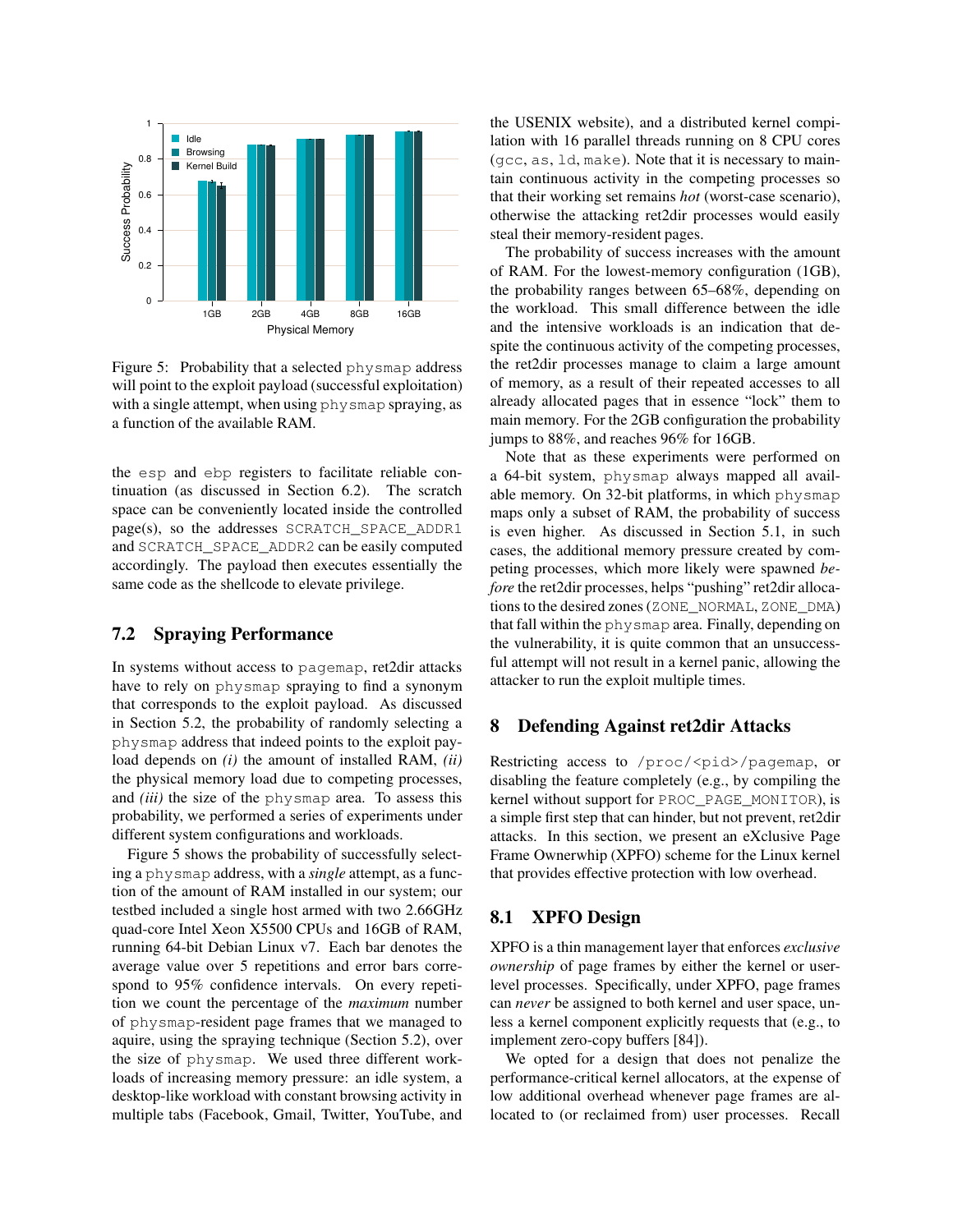that physical memory is allotted to user space using the demand paging and copy-on-write (COW) methods [\[7\]](#page-14-40), both of which rely on page faults to allocate RAM. Hence, user processes already pay a runtime penalty for executing the page fault handler and performing the necessary bookkeeping. XPFO aligns well with this design philosophy, and increases marginally the management and runtime overhead of user-space page frame allocation. Crucially, the physmap area is left untouched, and the slab allocator, as well as kernel components that interface directly with the buddy allocator, continue to get pages that are guaranteed to be physically contiguous and benefit from fast virtual-to-physical address translations, as there are no extra page table walks or modifications.

Whenever a page frame is assigned to a user process, XPFO unmaps its respective synonym from physmap, thus breaking unintended aliasing and ensuring that malicious content can no longer be "injected" to kernel space using ret2dir. Likewise, when a user process releases page frames back to the kernel, XPFO maps the corresponding pages back in physmap to proactively facilitate dynamic (kernel) memory requests. A key requirement here is to *wipe out* the content of page frames that are returned by (or reclaimed from) user processes, before making them available to the kernel. Otherwise, a non-sanitizing XPFO scheme would be vulnerable to the following attack. A malicious program spawns a child process that uses the techniques presented in Section [5](#page-6-1) to map its payload. Since XPFO is in place, the payload is unmapped from physmap and cannot be addressed by the kernel. Yet, it will be mapped back once the child process terminates, making it readily available to the malicious program for mounting a ret2dir attack.

#### 8.2 Implementation

We implemented XPFO in the Linux kernel v3.13. Our implementation (∼500LOC) keeps the management and runtime overhead to the minimum, by employing a set of optimizations related to TLB handling and page frame cleaning, and handles appropriately *all* cases in which page frames are allocated to (and reclaimed from) user processes. Specifically, XPFO deals with: *(a)* demand paging frames due to previously-requested anonymous and shared memory mappings (brk, mmap/mmap2, mremap, shmat), *(b)* COW frames (fork, clone),  $(c)$  explicitly and implicitly reclaimed frames  $($  $)$ exit, munmap, shmdt), *(d)* swapping (both swapped out and swapped in pages), *(e)* NUMA frame migrations (migrate\_pages, move\_pages), and *(f)* huge pages and transparent huge pages.

Handling the above cases is quite challenging. To that end, we first extended the system's page frame data structure (struct page) with the following fields: xpfo\_kmcnt (reference counter), xpfo\_lock (spinlock) and xpfo\_flags (32-bit flags field)—struct page already contains a flags field, but in 32-bit systems it is quite congested [\[30\]](#page-14-48). Notice that although the kernel keeps a struct page object for *every* page frame in the system, our change requires only 3MB of additional space per 1GB of RAM (∼0.3% overhead). Moreover, out of the 32 bits available in xpfo\_flags, we only make use of three: "Tainted" (T; bit 0), "Zapped" (Z; bit 1), and "TLB-shootdown needed" (S; bit 2).

Next, we extended the buddy system. Whenever the buddy allocator receives requests for page frames destined to user space (requests with GFP\_USER, GFP\_HIGHUSER, or GFP\_HIGHUSER\_MOVABLE set to gfp\_flags), XPFO unmaps their respective synonyms from physmap and asserts xpfo\_flags.T, indicating that the frames will be allotted to userland and their contents are not trusted anymore. In contrast, for page frames destined to kernel space, XPFO asserts xpfo\_flags.S (optimization; see below).

Whenever page frames are released to the buddy system, XPFO checks if bit xpfo\_flags.T was previously asserted. If so, the frame was mapped to user space and needs to be wiped out. After zeroing its contents, XPFO maps it back to physmap, resets xpfo\_flags.T, and asserts xpfo\_flags.Z (optimization; more on that below). If xpfo\_flags.T was not asserted, the buddy system reclaimed a frame previously allocated to the kernel itself and no action is necessary (fast-path; no interference with kernel allocations). Note that in 32-bit systems, the above are not performed if the page frame in question comes from ZONE\_HIGHMEM—this zone contains page frames that are not direct-mapped.

Finally, to achieve complete support of cases *(a)*–*(f)*, we leverage kmap/kmap\_atomic and kunmap/kunmap\_atomic. These functions are used to temporarily (un)map page frames acquired from ZONE\_HIGHMEM (see Section [5.1\)](#page-6-0). In 64-bit systems, where the whole RAM is direct-mapped, kmap/kmap\_atomic returns the address of the respective page frame directly from physmap, whereas kunmap/kunmap\_atomic is defined as NOP and optimized by the compiler. If XPFO is enabled, all of them are re-defined accordingly.

As user pages are (preferably) allocated from ZONE\_HIGHMEM, the kernel wraps *all* code related to the cases we consider (e.g., demand paging, COW, swapping) with the above functions. Kernel components that use kmap to operate on page frames not related to user processes do exist, and we distinguish these cases using xpfo\_flags.T. If a page frame is passed to kmap/kmap\_atomic and that bit is asserted, this means that the kernel tries to oper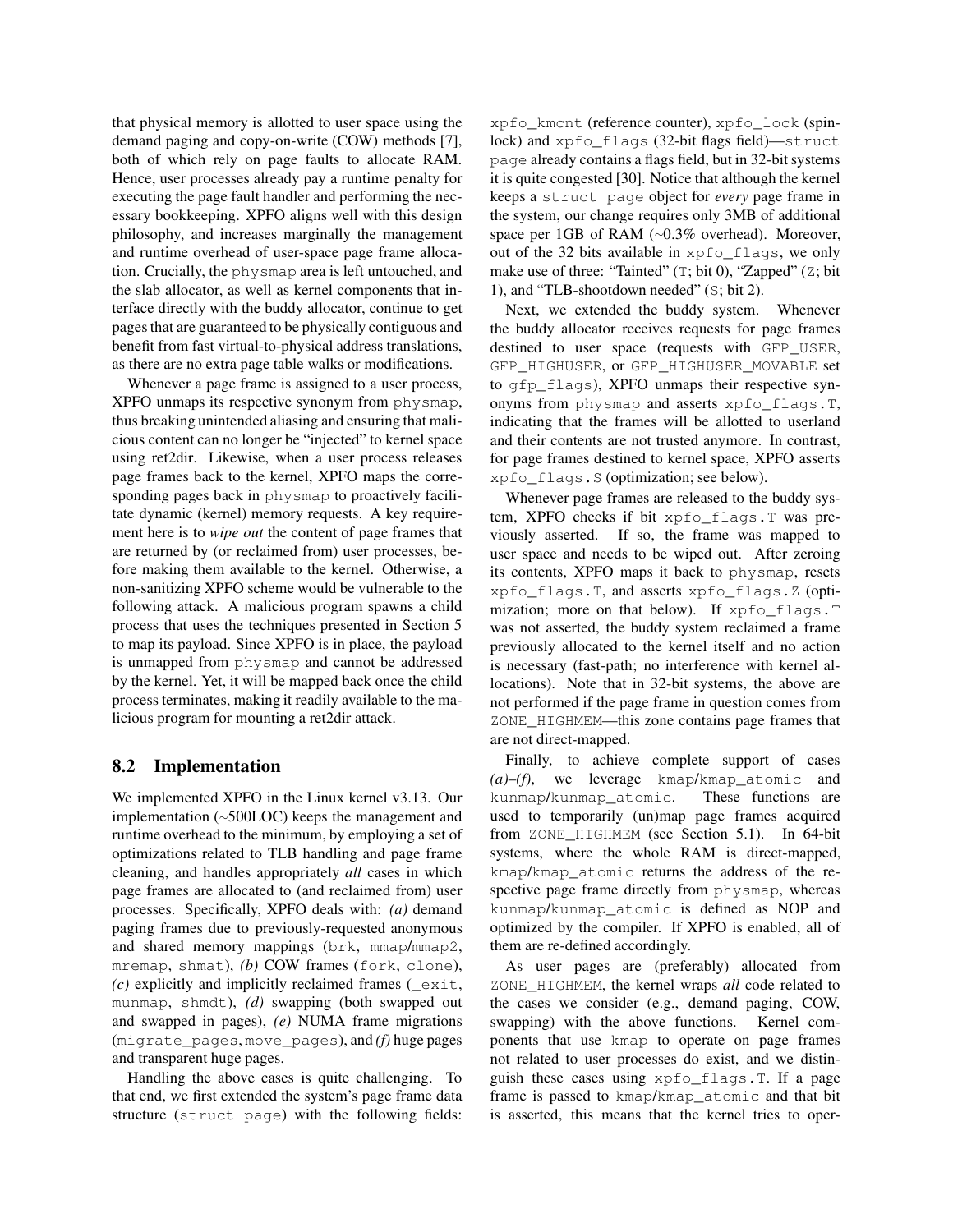ate on a frame assigned to user space via its kernelresident synonym (e.g., to read its contents for swapping it out), and thus is temporarily mapped back in physmap. Likewise, in kunmap/kunmap\_atomic, page frames with xpfo\_flags.T asserted are unmapped. Note that in 32-bit systems, the XPFO logic is executed on kmap routines only for directmapped page frames (see Table [1\)](#page-5-1). xpfo\_lock and xpfo\_kmcnt are used for handling recursive or concurrent invocations of kmap/kmap\_atomic and kunmap/kunmap\_atomic with the same page frame.

Optimizations: The overhead of XPFO stems mainly from two factors: *(i)* sanitizing the content of reclaimed pages, and *(ii)* TLB shootdown and flushing (necessary since we modify the kernel page table). We employ three optimizations to keep that overhead to the minimum. As full TLB flushes result in prohibitive slowdowns [\[53\]](#page-15-11), in architectures that support single TLB entry invalidation, XPFO selectively evicts only those entries that correspond to synonyms in physmap that are unmapped; in x86/x86-64 this is done with the INVLPG instruction.

In systems with multi-core CPUs, XPFO must take into consideration TLB coherency issues. Specifically, we have to perform a TLB shootdown whenever a page frame previously assigned to the kernel itself is mapped to user space. XPFO extends the buddy system to use xpfo\_flags.S for this purpose. If that flag is asserted when a page frame is alloted to user space, XPFO invalidates the TLB entries that correspond to the synonym of that frame in physmap, in *every* CPU core, by sending IPI interrupts to cascade TLB updates. In all other cases (i.e., page frames passed from one process to another, reclaimed page frames from user processes that are later on alloted to the kernel, and page frames allocated to the kernel, reclaimed, and subsequently allocated to the kernel again), XPFO performs only local TLB invalidations.

To alleviate the impact of page sanitization, we exploit the fact that page frames previously mapped to user space, and in turn reclaimed by the buddy system, have xpfo\_flags.Z asserted. We extended clear\_page to check xpfo\_flags.Z and avoid clearing the frame if the bit is asserted. This optimization avoids zeroing a page frame twice, in case it was first reclaimed by a user process and then subsequently allocated to a kernel path that required a clean page—clear\_page is invoked by every kernel path that requires a zero-filled page frame.

Limitations: XPFO provides protection against ret2dir attacks, by braking the unintended address space sharing between different security contexts. However, it does not prevent generic forms of data sharing between kernel and user space, such as user-controlled content pushed to kernel space via I/O buffers, the page cache, or through system objects like pipes and message queues.

| Benchmark  | Metric  | Original | XPFO     | (%Overhead) |
|------------|---------|----------|----------|-------------|
| Apache     | Req/s   | 17636.30 | 17456.47 | $(*1.02)$   |
| NGINX      | Req/s   | 16626.05 | 16186.91 | $(*2.64)$   |
| PostgreSQL | Trans/s | 135.01   | 134.62   | $(*0.29)$   |
| Kbuild     | sec     | 67.98    | 69.66    | $(*2.47)$   |
| Kextract   | sec     | 12.94    | 13.10    | $(*1.24)$   |
| GnuPG      | sec     | 13.61    | 13.72    | (80.80)     |
| OpenSSL    | Sing/s  | 504.50   | 503.57   | $(*0.18)$   |
| PyBench    | ms      | 3017.00  | 3025.00  | (80.26)     |
| PHPBench   | Score   | 71111.00 | 70979.00 | (80.18)     |
| IOzone     | MB/s    | 70.12    | 69.43    | (80.98)     |
| tiobench   | MB/s    | 0.82     | 0.81     | $(*1.22)$   |
| dbench     | MB/s    | 20.00    | 19.76    | $(*1.20)$   |
| PostMark   | Trans/s | 411.00   | 399.00   | $(*2.91)$   |

<span id="page-13-0"></span>Table 3: XPFO performance evaluation results using macro-benchmarks (upper part) and micro-benchmarks (lower part) from the Phoronix Test Suite.

#### 8.3 Evaluation

To evaluate the effectiveness of the proposed protection scheme, we used the ret2dir versions of the real-world exploits presented in Section [7.1.](#page-9-2) We back-ported our XPFO patch to each of the six kernel versions used in our previous evaluation (see Table [2\)](#page-10-0), and tested again our ret2dir exploits when XPFO was enabled. In all cases, XPFO prevented the exploitation attempt.

To assess the performance overhead of XPFO, we used kernel v3.13, and a collection of macro-benchmarks and micro-benchmarks from the Phoronix Test Suite (PTS) [\[82\]](#page-15-44). PTS puts together*standard* system tests, like apachebench, pgbench, kernel build, and IOzone, typically used by kernel developers to track performance regressions. Our testbed was the same with the one used in Section [7.2;](#page-11-1) Table [3](#page-13-0) summarizes our findings. Overall, XPFO introduces a minimal (negligible in most cases) overhead, ranging between 0.18–2.91%.

### 9 Conclusion

We have presented ret2dir, a novel kernel exploitation technique that takes advantage of direct-mapped physical memory regions to bypass existing protections against ret2usr attacks. To improve kernel isolation, we designed and implemented XPFO, an exclusive page frame ownership scheme for the Linux kernel that prevents the implicit sharing of physical memory. The results of our experimental evaluation demonstrate that XPFO offers effective protection with negligible runtime overhead.

## Availability

Our prototype implementation of XPFO and all modified ret2dir exploits are available at: [http://www.cs.](http://www.cs.columbia.edu/~vpk/research/ret2dir/) [columbia.edu/~vpk/research/ret2dir/](http://www.cs.columbia.edu/~vpk/research/ret2dir/)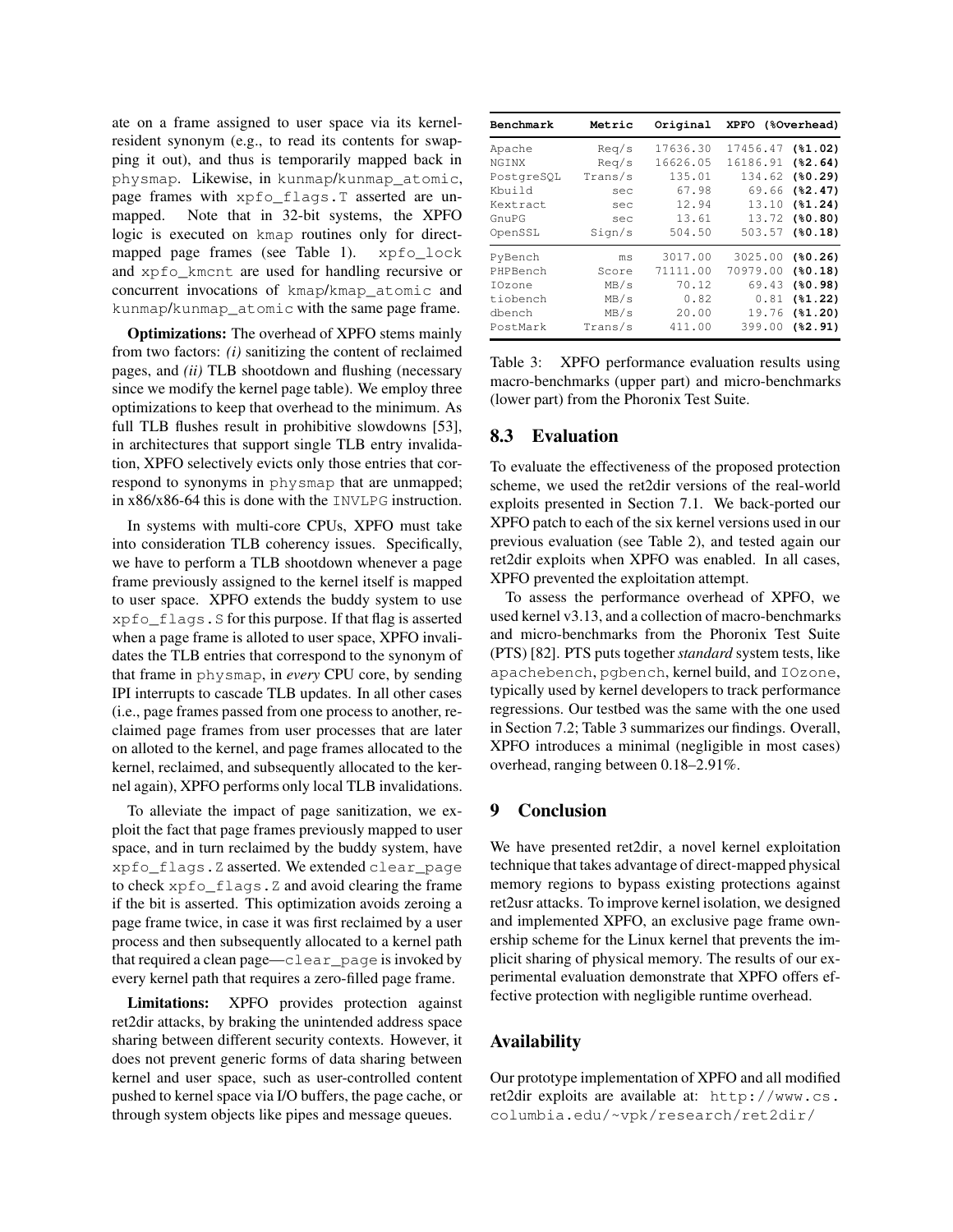#### Acknowledgments

This work was supported by DARPA and the US Air Force through Contracts DARPA-FA8750-10-2-0253 and AFRL-FA8650-10-C-7024, respectively, with additional support from Intel Corp. Any opinions, findings, conclusions, or recommendations expressed herein are those of the authors, and do not necessarily reflect those of the US Government, DARPA, the Air Force, or Intel.

#### References

- <span id="page-14-45"></span>[1] pagemap, from the userspace perspective, December 2008. [https://www.kernel.org/doc/Documentation/](https://www.kernel.org/doc/Documentation/vm/pagemap.txt) [vm/pagemap.txt](https://www.kernel.org/doc/Documentation/vm/pagemap.txt).
- <span id="page-14-21"></span>[2] ACCETTA, M. J., BARON, R. V., BOLOSKY, W. J., GOLUB, D. B., RASHID, R. F., TEVANIAN, A., AND YOUNG, M. Mach: A New Kernel Foundation for UNIX Development. In *Proc. of USENIX Summer* (1986), pp. 93–113.
- <span id="page-14-47"></span>[3] ARGYROUDIS, P. Binding the Daemon: FreeBSD Kernel Stack and Heap Exploitation. In *Black Hat USA* (2010).
- <span id="page-14-20"></span>[4] ARM<sup>®</sup> Architecture Reference Manual. ARM<sup>®</sup> v7-A and ARM<sup>®</sup> v7-R edition. Tech. rep., Advanced RISC Machine (ARM), July 2012.
- <span id="page-14-1"></span>[5] BEN HAYAK. The Kernel is calling a zero(day) pointer - CVE-2013-5065 - Ring Ring, December 2013. [http://](http://blog.spiderlabs.com/2013/12/the-kernel-is-calling-a-zeroday-pointer-cve-2013-5065-ring-ring.html) [blog.spiderlabs.com/2013/12/the-kernel-is](http://blog.spiderlabs.com/2013/12/the-kernel-is-calling-a-zeroday-pointer-cve-2013-5065-ring-ring.html)[calling-a-zeroday-pointer-cve-2013-5065](http://blog.spiderlabs.com/2013/12/the-kernel-is-calling-a-zeroday-pointer-cve-2013-5065-ring-ring.html) [ring-ring.html](http://blog.spiderlabs.com/2013/12/the-kernel-is-calling-a-zeroday-pointer-cve-2013-5065-ring-ring.html).
- <span id="page-14-42"></span>[6] BONWICK, J. The Slab Allocator: An Object-Caching Kernel Memory Allocator. In *Proc. of USENIX Summer* (1994), pp. 87– 98.
- <span id="page-14-40"></span>[7] BOVET, D. P., AND CESATI, M. *Understanding the Linux Kernel*, 3*rd* ed. 2005, ch. Memory Management, pp. 294–350.
- <span id="page-14-37"></span>[8] CHECKOWAY, S., DAVI, L., DMITRIENKO, A., SADEGHI, A.- R., SHACHAM, H., AND WINANDY, M. Return-Oriented Programming without Returns. In *Proc. of CCS* (2010), pp. 559–572.
- <span id="page-14-26"></span>[9] CHEN, H., MAO, Y., WANG, X., ZHOU, D., ZELDOVICH, N., AND KAASHOEK, M. F. Linux kernel vulnerabilities: State-ofthe-art defenses and open problems. In *Proc. of APsys* (2011), pp. 51–55.
- <span id="page-14-5"></span>[10] COMMON VULNERABILITIES AND EXPOSURES. CVE-2005-0736, March 2005.
- <span id="page-14-14"></span>[11] COMMON VULNERABILITIES AND EXPOSURES. CVE-2009- 1527, May 2009.
- <span id="page-14-6"></span>[12] COMMON VULNERABILITIES AND EXPOSURES. CVE-2009- 2698, August 2009.
- <span id="page-14-7"></span>[13] COMMON VULNERABILITIES AND EXPOSURES. CVE-2009-3002, August 2009.
- <span id="page-14-2"></span>[14] COMMON VULNERABILITIES AND EXPOSURES. CVE-2009- 3234, September 2009.
- <span id="page-14-15"></span>[15] COMMON VULNERABILITIES AND EXPOSURES. CVE-2009- 3547, October 2009.
- <span id="page-14-13"></span>[16] COMMON VULNERABILITIES AND EXPOSURES. CVE-2010- 2959, August 2010.
- <span id="page-14-11"></span>[17] COMMON VULNERABILITIES AND EXPOSURES. CVE-2010- 3437, September 2010.
- <span id="page-14-16"></span>[18] COMMON VULNERABILITIES AND EXPOSURES. CVE-2010-3904, October 2010.
- <span id="page-14-8"></span>[19] COMMON VULNERABILITIES AND EXPOSURES. CVE-2010-4073, October 2010.
- <span id="page-14-17"></span>[20] COMMON VULNERABILITIES AND EXPOSURES. CVE-2010- 4347, November 2010.
- [21] COMMON VULNERABILITIES AND EXPOSURES. CVE-2012- 0946, February 2012.
- <span id="page-14-18"></span>[22] COMMON VULNERABILITIES AND EXPOSURES. CVE-2013- 0268, December 2013.
- <span id="page-14-3"></span>[23] COMMON VULNERABILITIES AND EXPOSURES. CVE-2013- 1828, February 2013.
- <span id="page-14-12"></span>[24] COMMON VULNERABILITIES AND EXPOSURES. CVE-2013- 2094, February 2013.
- <span id="page-14-9"></span>[25] COMMON VULNERABILITIES AND EXPOSURES. CVE-2013- 2852, April 2013.
- <span id="page-14-4"></span>[26] COMMON VULNERABILITIES AND EXPOSURES. CVE-2013- 2892, August 2013.
- <span id="page-14-10"></span>[27] COMMON VULNERABILITIES AND EXPOSURES. CVE-2013- 4343, June 2013.
- <span id="page-14-25"></span>[28] CORBET, J. Virtual Memory I: the problem, March 2004. <http://lwn.net/Articles/75174/>.
- <span id="page-14-43"></span>[29] CORBET, J. An updated guide to debugfs, May 2009. <http://lwn.net/Articles/334546/>.
- <span id="page-14-48"></span>[30] CORBET, J. How many page flags do we really have?, June 2009. <http://lwn.net/Articles/335768/>.
- <span id="page-14-38"></span>[31] CORBET, J. Supervisor mode access prevention, October 2012. <http://lwn.net/Articles/517475/>.
- <span id="page-14-0"></span>[32] CORBET, J., KROAH-HARTMAN, G., AND MCPHERSON, A. Linux Kernel Development. Tech. rep., Linux Foundation, September 2013.
- <span id="page-14-46"></span>[33] DING, Y., WEI, T., WANG, T., LIANG, Z., AND ZOU, W. Heap Taichi: Exploiting Memory Allocation Granularity in Heap-Spraying Attacks. In *Proc. of ACSAC* (2010), pp. 327–336.
- <span id="page-14-44"></span>[34] DISTROWATCH. Put the fun back into computing. Use Linux, BSD., November 2013. <http://distrowatch.com>.
- <span id="page-14-41"></span>[35] EDGE, J. Kernel address space layout randomization, October 2013. <http://lwn.net/Articles/569635/>.
- <span id="page-14-36"></span><span id="page-14-27"></span>[36] EXPLOIT DATABASE. EBD-131, December 2003.
- <span id="page-14-33"></span>[37] EXPLOIT DATABASE. EBD-16835, September 2009.
- <span id="page-14-34"></span>[38] EXPLOIT DATABASE. EBD-14814, August 2010.
- <span id="page-14-29"></span>[39] EXPLOIT DATABASE. EBD-15150, September 2010.
- <span id="page-14-35"></span>[40] EXPLOIT DATABASE. EBD-15285, October 2010.
- <span id="page-14-30"></span>[41] EXPLOIT DATABASE. EBD-15916, January 2011.
- <span id="page-14-31"></span>[42] EXPLOIT DATABASE. EBD-17391, June 2011.
- <span id="page-14-28"></span>[43] EXPLOIT DATABASE. EBD-17787, September 2011.
- <span id="page-14-32"></span>[44] EXPLOIT DATABASE. EBD-20201, August 2012.
- <span id="page-14-19"></span>[45] EXPLOIT DATABASE. EBD-24555, February 2013.
- [46] GEORGE, V., PIAZZA, T., AND JIANG, H. Technology Insight: Intel©Next Generation Microarchitecture Codename Ivy Bridge, September 2011. [http://www.intel.com/idf/](http://www.intel.com/idf/library/pdf/sf_2011/SF11_SPCS005_101F.pdf) [library/pdf/sf\\_2011/SF11\\_SPCS005\\_101F.pdf](http://www.intel.com/idf/library/pdf/sf_2011/SF11_SPCS005_101F.pdf).
- <span id="page-14-23"></span>[47] GOOGLE. Android, November 2013. [http://www.](http://www.android.com) [android.com](http://www.android.com).
- <span id="page-14-24"></span>[48] GOOGLE. Chromium OS, November 2013. [http://www.](http://www.chromium.org/chromium-os) [chromium.org/chromium-os](http://www.chromium.org/chromium-os).
- <span id="page-14-39"></span>[49] HARDY, N. The Confused Deputy: (or why capabilities might have been invented). *SIGOPS Oper. Syst. Rev. 22* (October 1988), 36–38.
- <span id="page-14-22"></span>[50] HERDER, J. N., BOS, H., GRAS, B., HOMBURG, P., AND TANENBAUM, A. S. MINIX 3: A Highly Reliable, Self-